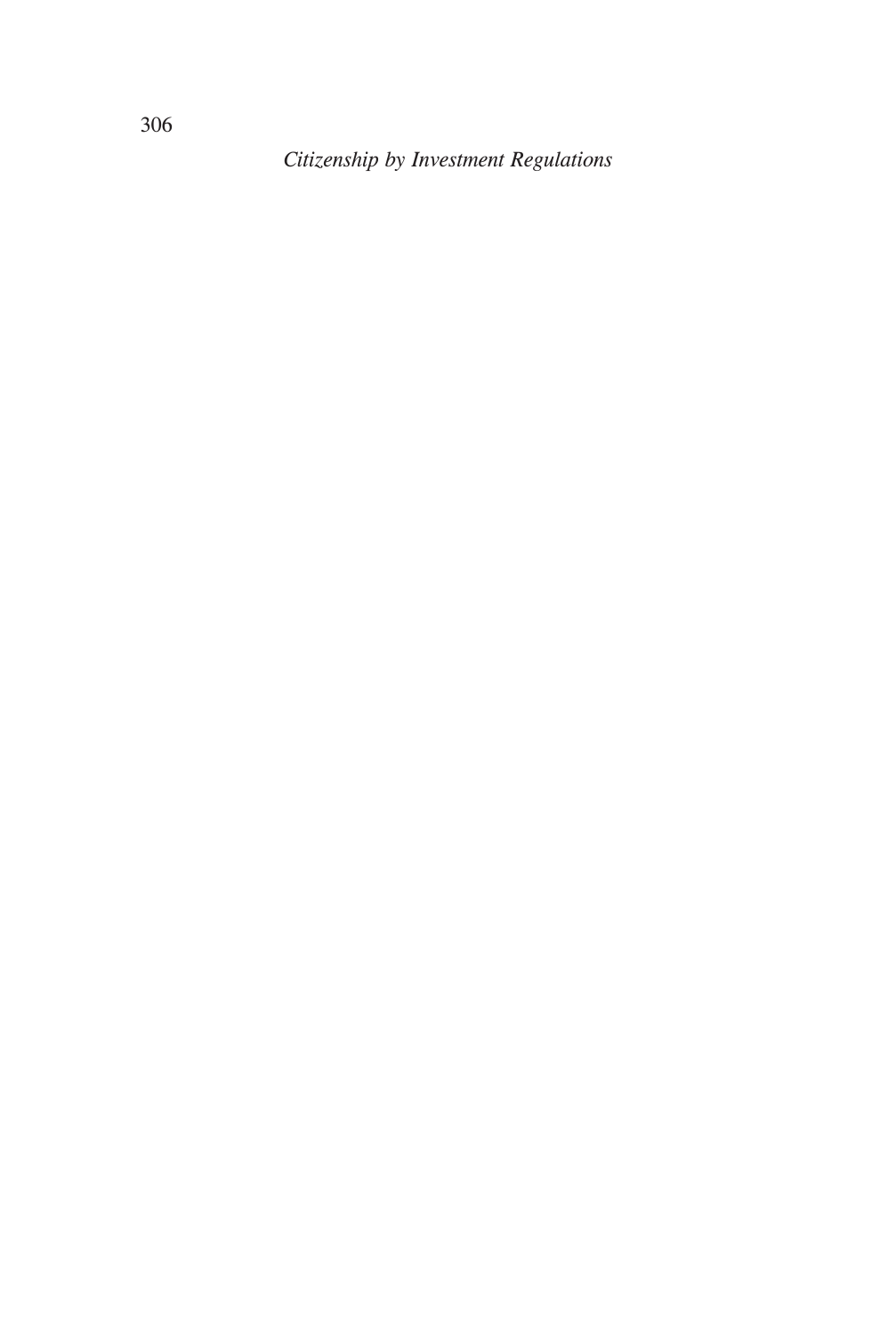# **SAINT LUCIA**

# STATUTORY INSTRUMENT, 2015, No. 89

[ 2nd October, 2015 ]

In exercise of the power conferred under section 40 of the Citizenship by Investment Act, No.14 of 2015, the Minister to whom the Citizenship by Investment Programme is assigned makes these Regulations:

### **Citation**

**1.** These Regulations may be cited as the Citizenship by Investment Regulations, 2015.

### **Interpretation**

- **2.** In these Regulations, unless the context otherwise requires
	- "Act" means the Citizenship by Investment Act, No. 14 of 2015;
	- "approved irrevocable escrow" means the instrument used to hold the relevant funds in trust in Saint Lucia for the applicant, by an authorised agent, a registered trust company or an entity whose business is the provision of trust or custodial services, to be released upon the fulfilment of the conditions as agreed to by both the applicant and the Board;
	- "approved enterprise project " means an enterprise project that has been approved by the Minister, to be a qualifying investment, as set out in Schedule 4;
	- "approved real estate project" means a real estate project that has been approved by the Minister, to be a qualifying investment, as set out in Schedule 3;
	- "certified copy" means a photocopy or facsimile of the original document certified by a notary, Attorney-at-Law or Commissioner of Oaths to be a true copy of the original;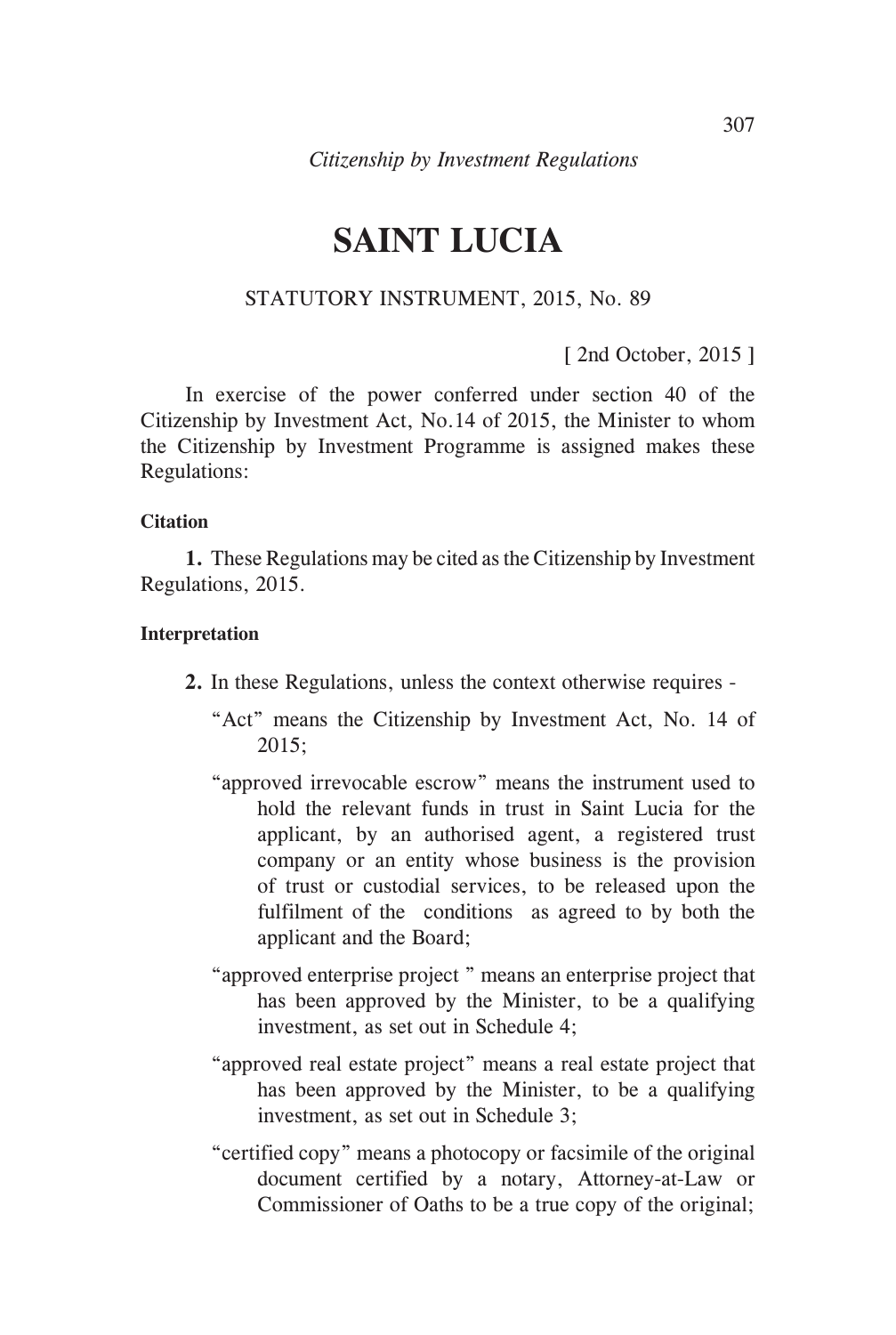- "Convention" means the Hague Convention abolishing the requirement of legalisation for foreign public documents concluded on 5th October, 1961 and entered into force on 24th January, 1965;
- "developer" means a person seeking the approval of the Minister to develop a real estate project as a qualifying investment, in accordance with Regulation 10;
- "enterprise project" includes a project as set out in schedule 4;
- "person" includes a body corporate or an unincorporated body;
- "police certificate" means an original and valid statement from a national law enforcement authority on the status of an applicant's criminal record in that country;
- "real estate project" includes a project as set out in schedule 3;
- "spouse" means an individual of the opposite sex to the applicant who is legally married to the applicant and in the case of legal civil polygamy, "spouse" shall mean the first husband or wife;

# **Verification of financial resources and source of funds**

**3.—**(1) The Board shall, with the approval of the Minister, appoint persons with the requisite qualification and experience to perform the service of verifying an applicant's financial resources and source of funds, for the purposes of the Citizenship by Investment Programme.

 (2) An appointment in sub-regulation (1) shall be on contract on such terms and conditions as may be agreed to by the parties.

 (3) The names of the approved persons appointed in subregulation (1), shall be published by the Board, in the *Gazette*.

### **Due diligence**

**4.—**(1) The Board shall, with the approval of the Minister, appoint persons with the requisite qualification and experience to become due diligence service providers for the purposes of the Citizenship by Investment Programme.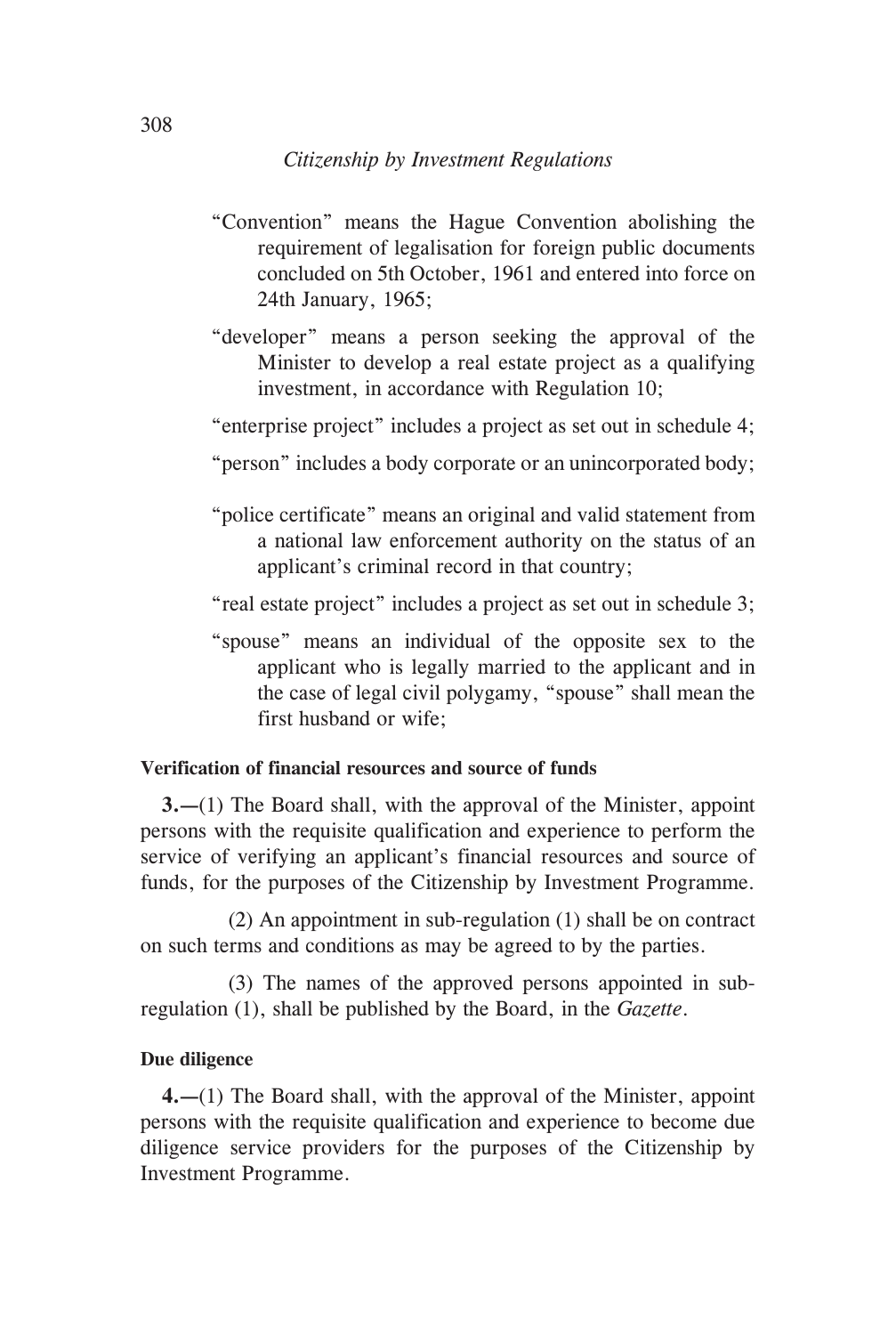(2) An appointment in sub-regulation (1) shall be on contract on such terms and conditions as may be agreed to by the parties.

(3) The names of the approved due diligence persons or bodies shall be published by the Board in the *Gazette*.

(4) Due diligence fees as set out in paragraph 3 of Schedule 1, shall be charged separately from the Citizenship by Investment Programme processing and administration fees.

# **Marketing and promotion**

**5.—**(1) The Board shall, with the approval of the Minister, from time to time by contract, appoint marketing agents to promote, advertise and disseminate information on the Citizenship by Investment Programme.

(2) A marketing agent appointed under sub-regulation (1) must –

- (a) possess the requisite professional qualifications, ability, resources, experience, expertise, integrity and proven capacity;
- (b) be appointed on contract on such terms and conditions as may be agreed to by the parties;
- (c) pay the annual licence fee as set out in paragraph 2 of Schedule 1; and
- (d) comply strictly with any guidelines issued by the Board on the publication of promotional information or advertisements in relation to the Citizenship by Investment Programme.

(3) The names of the appointed marketing agents and any changes in such appointments shall be published by the Board, in the *Gazette*.

# **Authorised agent**

**6.** An authorised agent must, in addition to satisfying all the requirements under section 31 of the Act –

> (a) pay the annual licence fee as set out in paragraph 1 of Schedule 1; and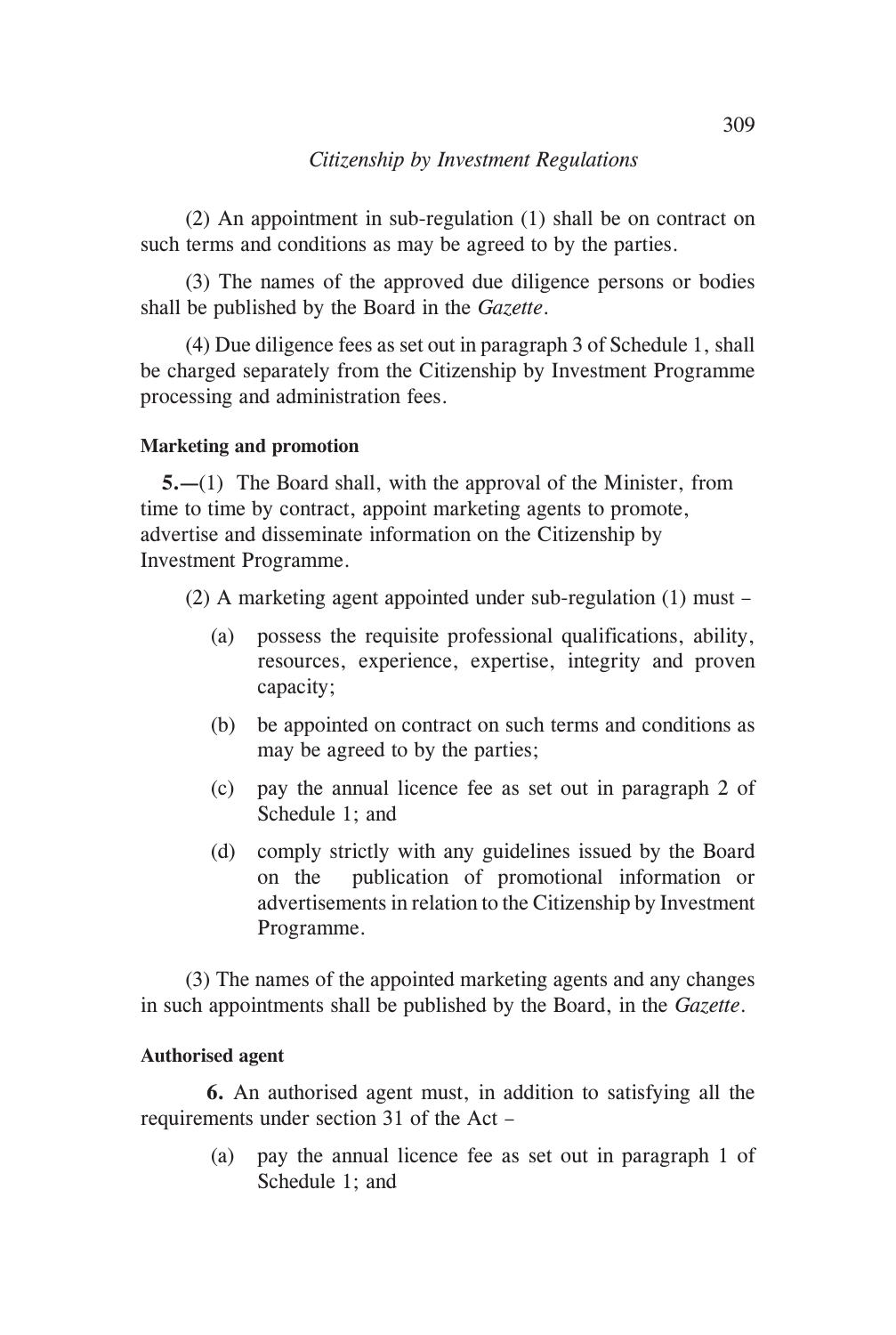(b) comply strictly with any guidelines issued by the Board in relation to the application process of the Citizenship by Investment Programme.

# **Qualifications, general requirements and procedures for Citizenship by Investment**

**7.**—(1) An application for citizenship by investment may be submitted in electronic, typed or printed form by an authorised agent on behalf of the applicant.

(2) The Unit shall have the right to require additional documents to establish whether an applicant satisfies the mandatory qualification criteria, including information pertinent to financial resources and qualifying dependants.

(3) The applicant shall provide –

- (a) a sworn affidavit to declare financial resources of at least US\$3,000,000.00; and
- (b) relevant supporting documents,

in support of the declared financial resources and source of funds.

 (4) The applicant shall submit with the application, and for any qualifying dependant who is 16 years of age or older, a police certificate, from his or her country of birth and from any other country in which he or she has resided for a period of 1 year or more during the 10 years immediately prior to submission of the application.

(5) A qualifying dependant who is 16 years of age or older shall undergo a mandatory due diligence background check before any decision is made in relation to his or her application.

(6) Where original documents or copies of original documents that have been issued by a third country are presented-

- (a) in the case of countries that are parties to the Convention, the translated documents with the original or certified copy of the original document must be authenticated by an Apostille, in accordance with the provisions of the Convention.
- (b) in the case of countries that are not parties to the Convention, the Board may accept the seal or stamp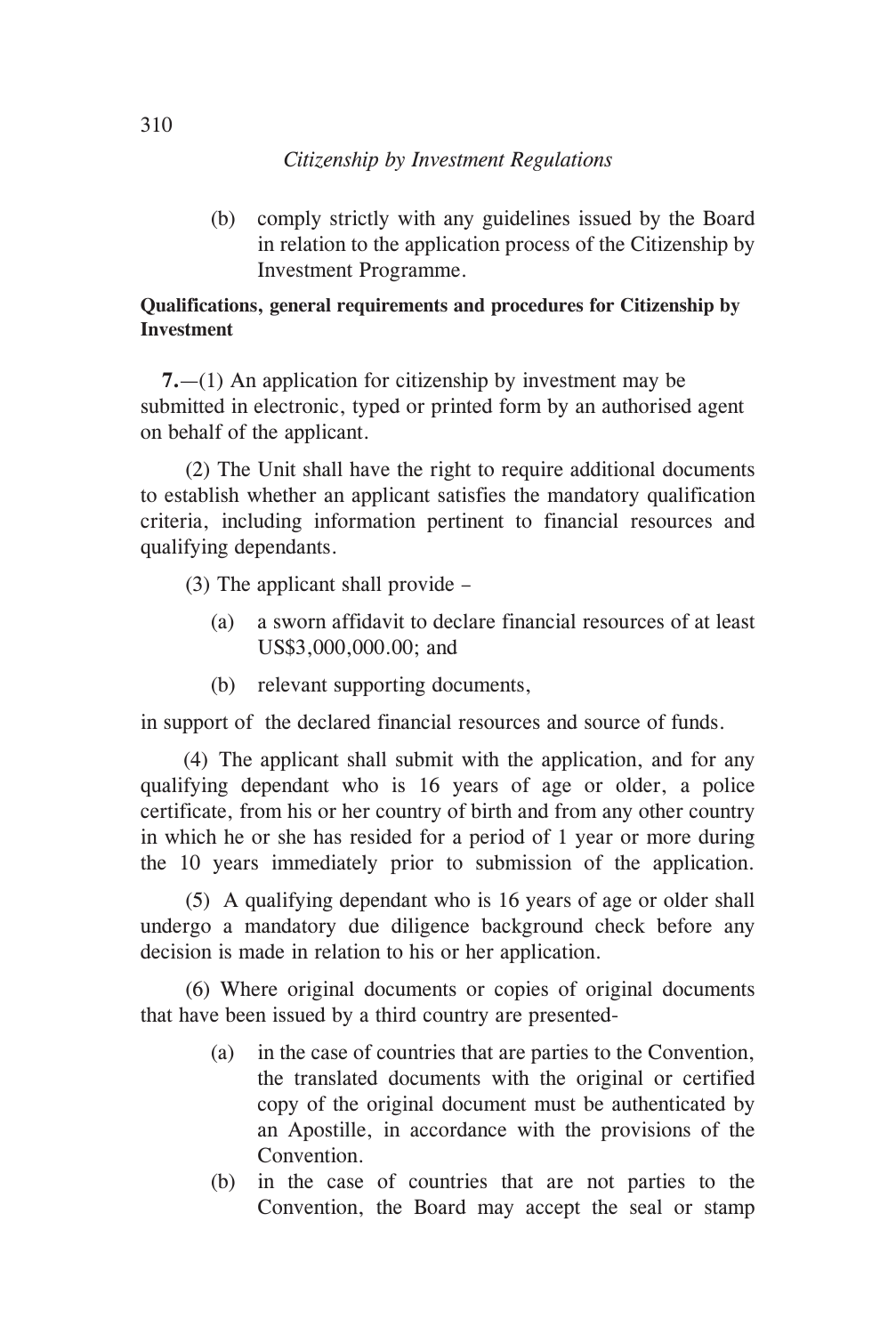and the signature of the issuing authority on the original document or a copy of the original document authenticated by the appropriate government agency.

(7) An applicant for citizenship by investment must satisfy all conditions specified under section 30 of the Act.

(8) Every successful applicant shall attend in person, such office in Saint Lucia or before any Saint Lucian Embassy, High Commission or Consulate, to take the oath or affirmation of allegiance in whatever form as may be approved by the Minister in accordance with the laws of Saint Lucia.

(9) The Board may grant up to a maximum of 500 applications for citizenship by investment, annually.

(10) The Minister may review the number of applications for citizenship by investment which may be granted annually.

# **Qualifying Investments under the Citizenship by Investment Programme**

**8.**—(1) A qualifying investment under the Citizenship by Investment Programme shall satisfy at least a minimum investment in –

- (a) the Saint Lucia National Economic Fund;
- (b) an approved real estate project;
- (c) an approved enterprise project; or
- (d) the purchase of Government bonds.

(2) The minimum investment for each category of qualifying investment, as approved by Cabinet, are set out in Schedule 2.

# **Requirements for investment in the Saint Lucia National Economic Fund**

**9.** Where an applicant makes a non-refundable monetary contribution to the Saint Lucia National Economic Fund, in accordance with the relevant amount set out in paragraph 1 of Schedule 2, citizenship by investment may be granted.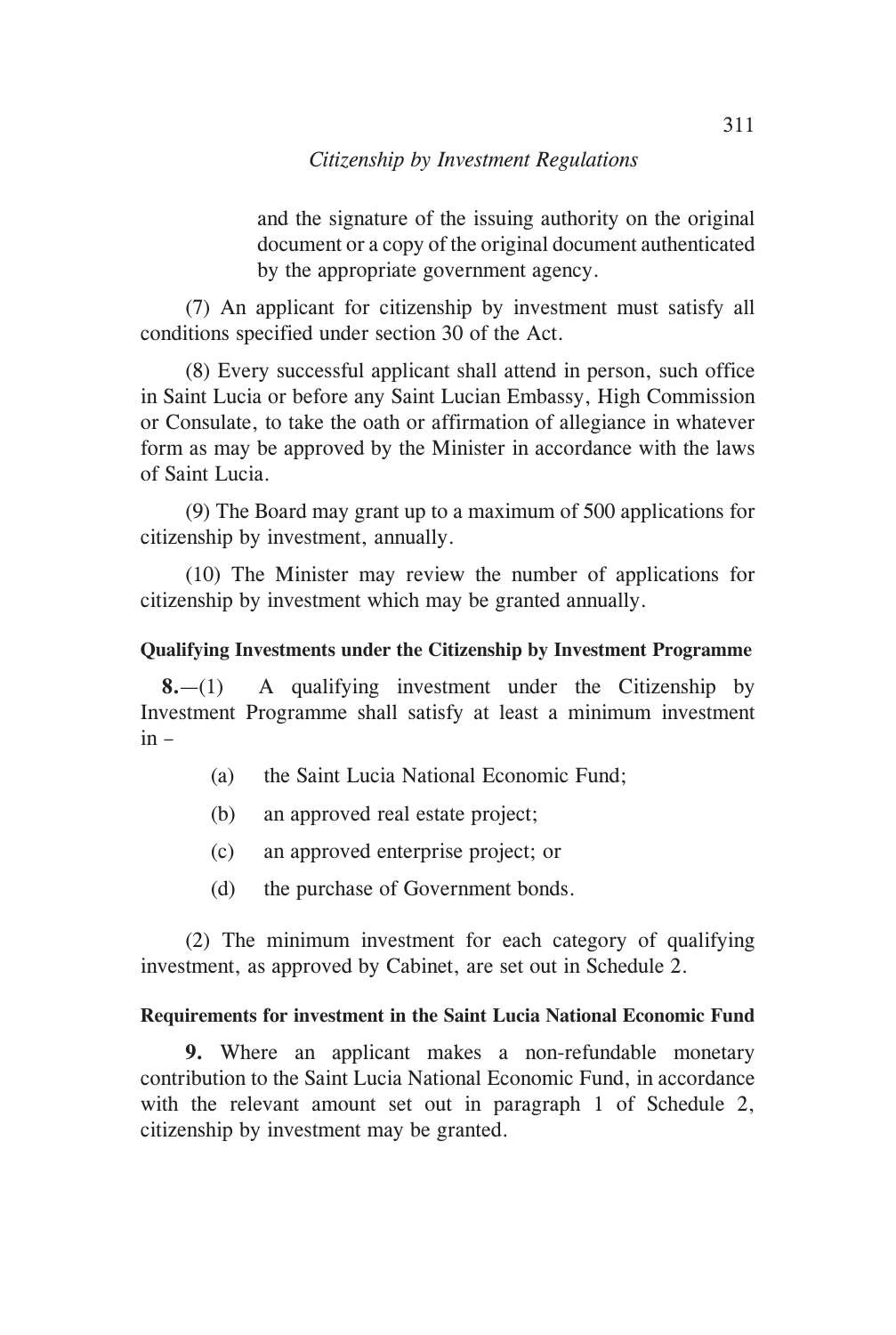### **Requirements for investment in an approved real estate project**

**10. —**(1) The Minister shall, after consultation with Cabinet, from time to time, approve a real estate project as a qualifying investment, as set out in Schedule 3.

(2) On the application of a developer in respect of a proposed real estate project, the Minister may, on the recommendation of the Unit and after consultation with Cabinet, approve the real estate project as a qualifying investment.

(3) The Unit may consult with Invest Saint Lucia in considering potential real estate projects for recommendation to the Minister for approval for the purposes of the Citizenship by Investment Programme.

(4) Where an applicant –

- (a) executes a binding purchase and sale agreement for an investment in an approved real estate project; and
- (b) ensures that any outstanding balance of the agreed purchase price is placed in an approved irrevocable escrow in Saint Lucia,

citizenship by investment may be granted.

(5) Notwithstanding sub-regulation (4), the application for citizenship by investment shall require -

- (a) the investment in the real estate project to be at least the minimum investment requirement as set out in paragraph 2 of Schedule 2;
- (b) the investment to have been approved and commenced or deemed to have commenced, which determination shall be made in accordance with guidelines published by the Unit;
- (c) all applicable processing and administration fees to be paid in accordance the relevant amount as set out in paragraphs 4 and 5 of Schedule 1; and
- (d) any outstanding balance due to be placed in an approved irrevocable escrow within 30 days of receiving an approval.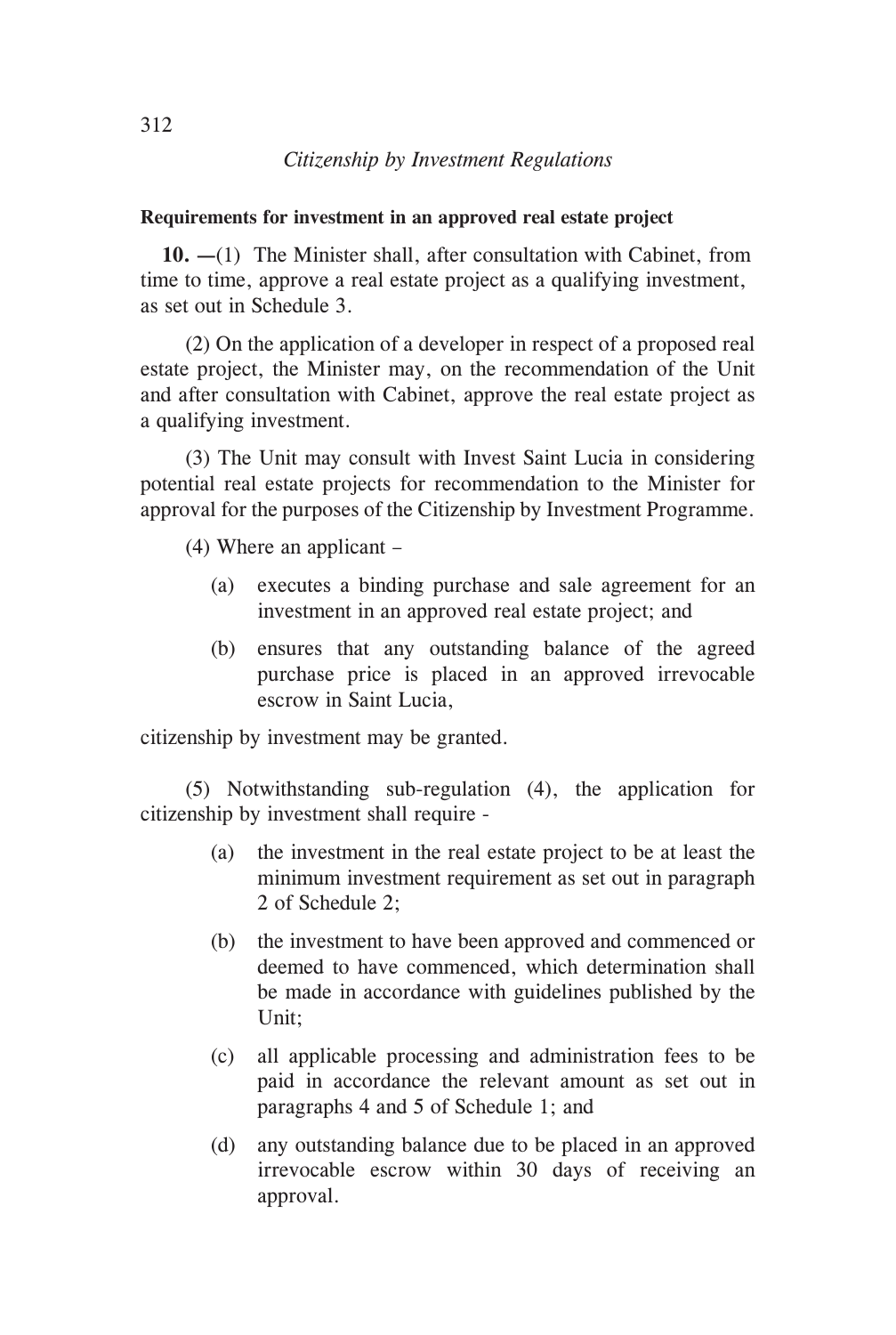(6) A holder of an approved irrevocable escrow account in paragraph (5)(d), shall comply with guidelines published by the Unit;

(7) Beneficial ownership of the relevant property through a company, shall be permissible only if such company –

- (a) has issued all of its authorised shares to the applicant;
- (b) is established and maintained under the laws of Saint Lucia;
- (c) is not an exempt or offshore entity; and
- (d) submits, through the applicant, evidence as to its beneficial ownership, as certified by the Registrar of Companies.

(8) The investment in an approved real estate project that has been made as a qualifying investment under the Citizenship by Investment Programme shall not be sold or transferred for a period of at least five years after the granting of citizenship.

(9) An approved real estate project in sub-regulations (1) and (2) shall be published by the Board in the *Gazette*.

### **Requirements for investment in an approved enterprise project**

**11.**—(1) The Minister shall, after consultation with Cabinet, from time to time, approve an enterprise project as a qualifying investment, as set out in Schedule 4.

(2) On the application of an investor in respect of a proposed enterprise project, the Minister may, on the recommendation of the Unit and after consultation with Cabinet, approve the enterprise project as a qualifying investment.

(3) The Unit may consult with Invest Saint Lucia in considering potential enterprise projects for recommendation to the Minister for approval for the purposes of the Citizenship by Investment Programme.

(4) Where an applicant makes an investment in an approved enterprise project of at least the minimum requirement in accordance with the relevant amount set out in paragraph 3 of Schedule 2, citizenship by investment may be granted.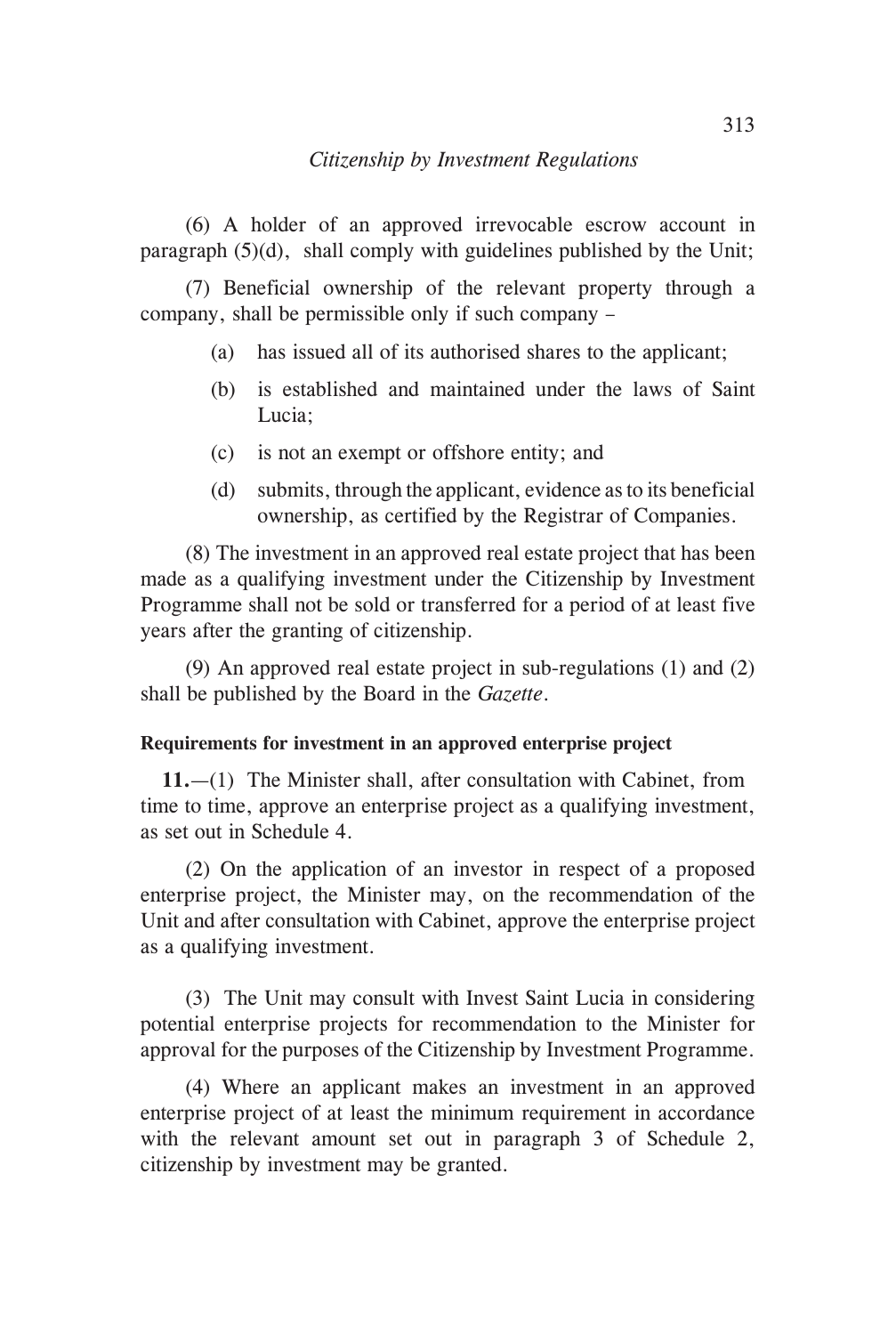(5) An applicant in sub-regulation (2) must-

- (a) invest in an enterprise project in at least the minimum amount set out in paragraph 3 of Schedule 2; and
- (b) create no less than three permanent jobs through the investment in the enterprise project.

(6) Where more than one applicant make a joint investment in an enterprise project –

- (a) each applicant must invest the minimum amount of \$1,000,000 in the approved enterprise project;
- (b) the total minimum investment must be at least in the amount set out in Schedule 2; and
- (c) the investment must create no less than six permanent jobs through the enterprise project.

(7) An approved enterprise project in sub-regulation (1) shall be published by the Board in the Gazette.

## **Requirements for purchase of Government bonds**

**12.**—(1) Where an applicant makes a purchase of Government bonds in accordance with the National Savings and Development Bonds Act Cap. 15.25 in at least the minimum amount set out in paragraph 4 of Schedule 2, citizenship by investment may be granted.

(2) A qualifying investment made under sub-regulation (1) shall –

- (a) be registered and remain in the name of the applicant;
- (b) remain in a five year holding bond from the date of first issue; and
- (c) not attract a rate of interest,

for the duration of the bond.

## **Fees**

**13.—**(1) For the purposes of sections 30, 31 and 40 of the Act –

(a) authorised agent annual licence fees;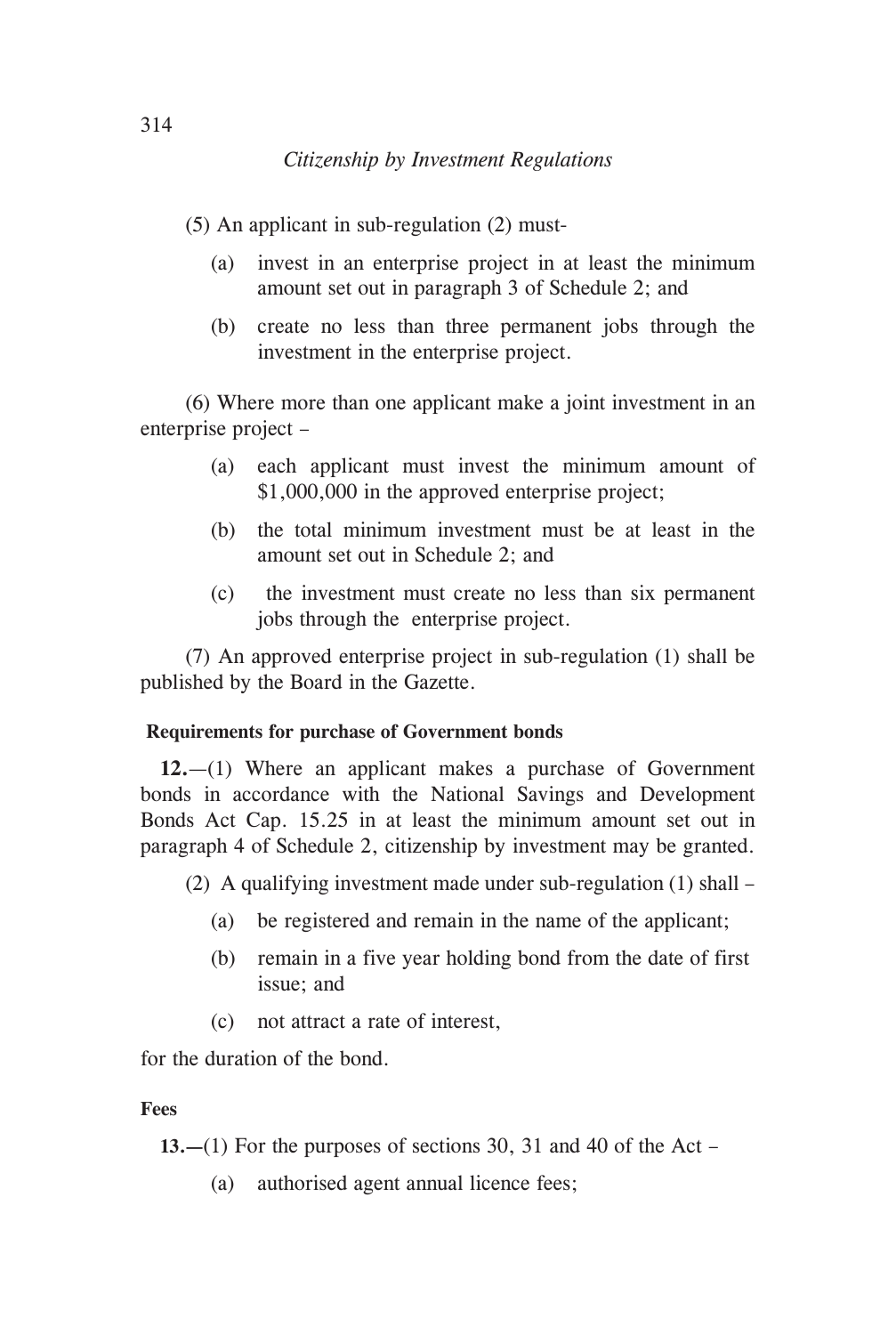- (b) promoter annual licence fees
- (c) marketing agent licence fees;
- (d) due diligence and background checks fees;
- (e) non-refundable processing fees; and
- (f) non-refundable administrative fees;

are set out in Schedule 1.

(2) Annual licence fees are payable by January  $31<sup>st</sup>$  of each year.

(3) A person applying for an initial authorised agent licence, promoter licence or marketing agent licence, after January  $31<sup>st</sup>$  in any year, may pay a prorated fee on application for a licence with the Unit.

# **Forms**

 **14.** For the purposes of facilitating the Citizenship by Investment Programme the requisite forms are set out in Schedule 5.

### **SCHEDULE 1**

(Regulations 4(3), 5(2), 6, 10 and 13)

### **FEES**

| 1. Authorised agent and Promoter fees                  |            |  |
|--------------------------------------------------------|------------|--|
| Non – refundable application fee –<br>Authorised agent | US\$ 1,000 |  |
| Non-refundable<br>application fee<br>Promoter          | US\$ 500   |  |
| Annual licence fee – Authorised agent                  | US\$10,000 |  |
| Annual licence fee – Promoter                          | US\$ 5,000 |  |

| 2. Marketing agent fees              |             |  |
|--------------------------------------|-------------|--|
| Annual licence fee - Marketing agent | US\$ 30,000 |  |
|                                      |             |  |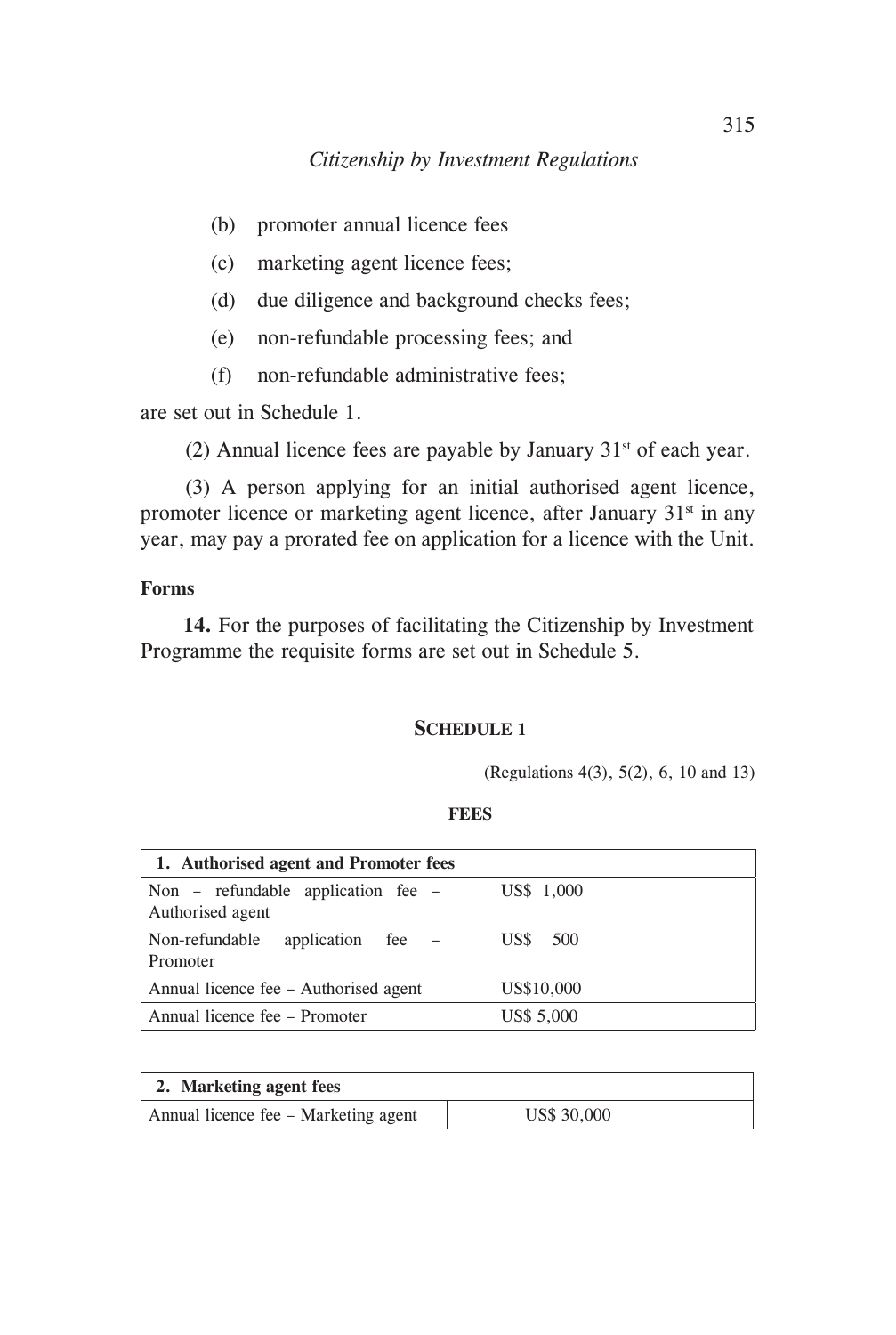| 3. Due diligence and background checks fees       |                   |  |
|---------------------------------------------------|-------------------|--|
| Applicant                                         | US\$ 7,500        |  |
| Each qualifying dependent over 16 years<br>of age | <b>US\$ 5.000</b> |  |

| 4. Non-refundable processing fees |            |  |
|-----------------------------------|------------|--|
| Applicant                         | US\$ 2,000 |  |
| Each qualifying dependent         | US\$ 1,000 |  |

## **5. Non-refundable administration fees (applicable for an approved real estate or enterprise project investment)**

| Applicant                                                          | US\$ 50,000 |
|--------------------------------------------------------------------|-------------|
| Each qualifying dependant $(18 \text{ years of})$<br>age and over) | US\$ 35,000 |
| Each qualifying dependant (under 18<br>years of age)               | US\$ 25,000 |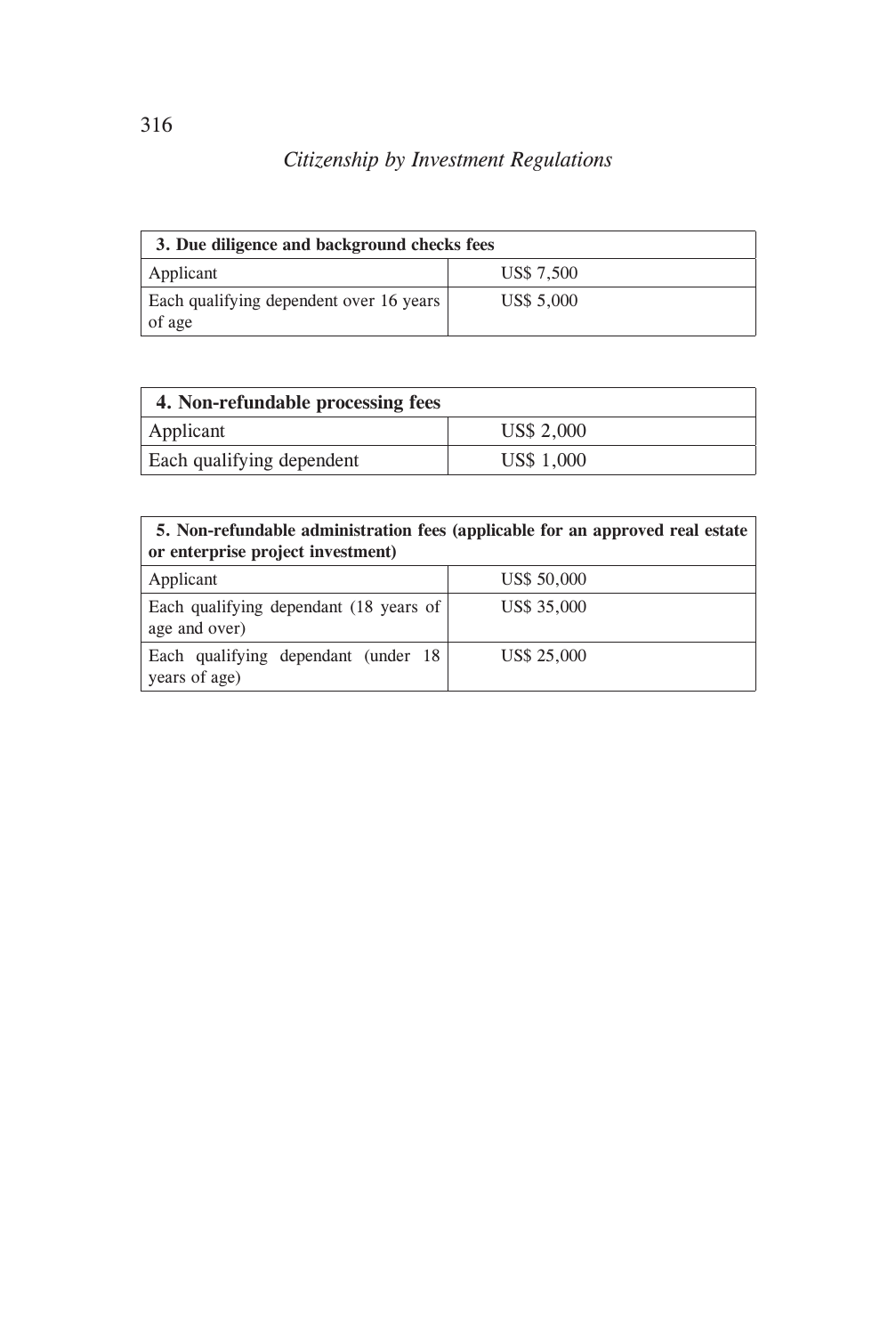### **SCHEDULE 2**

#### (Regulations 8, 9, 10, 11 and 12)

### **QUALIFYING INVESTMENTS**

# **1. Investment in the Saint Lucia National Economic Fund**

On approval of an application by means of an investment in the Saint Lucia National Economic Fund, the following minimum investment is required:

| Applicant applying alone                                                  | US\$ 200,000 |
|---------------------------------------------------------------------------|--------------|
| Applicant applying with spouse                                            | US\$ 235,000 |
| Applicant applying with spouse and up<br>to 2 other qualifying dependants | US\$ 250,000 |
| Each additional qualifying dependant, of                                  | US\$ 25,000  |
| any age                                                                   |              |

# **2. Investment in an approved real estate project**

 On approval of an application by means of an investment in an approved real estate project, the following minimum investment is required:

| Applicant | US\$ 300,000                                                                              |
|-----------|-------------------------------------------------------------------------------------------|
|           | Each additional qualifying dependant, of $\vert$ Applicable processing and administration |
| any age   | fees                                                                                      |

#### **3. Investment in an approved enterprise project**

On approval of an application by means of an investment in an approved enterprise project, the following minimum investment is required:

| <b>Option 1</b> : Applicant                                     | US\$ 3,500,000 (plus no less than 3<br>permanent jobs)   |
|-----------------------------------------------------------------|----------------------------------------------------------|
| Option 2 :<br>a. More than 1 applicant in a joint<br>investment | US\$ $6,000,000$ (plus no less than 6<br>permanent jobs) |
| b. each applicant to contribute a<br>minimum of                 | US\$1,000,000                                            |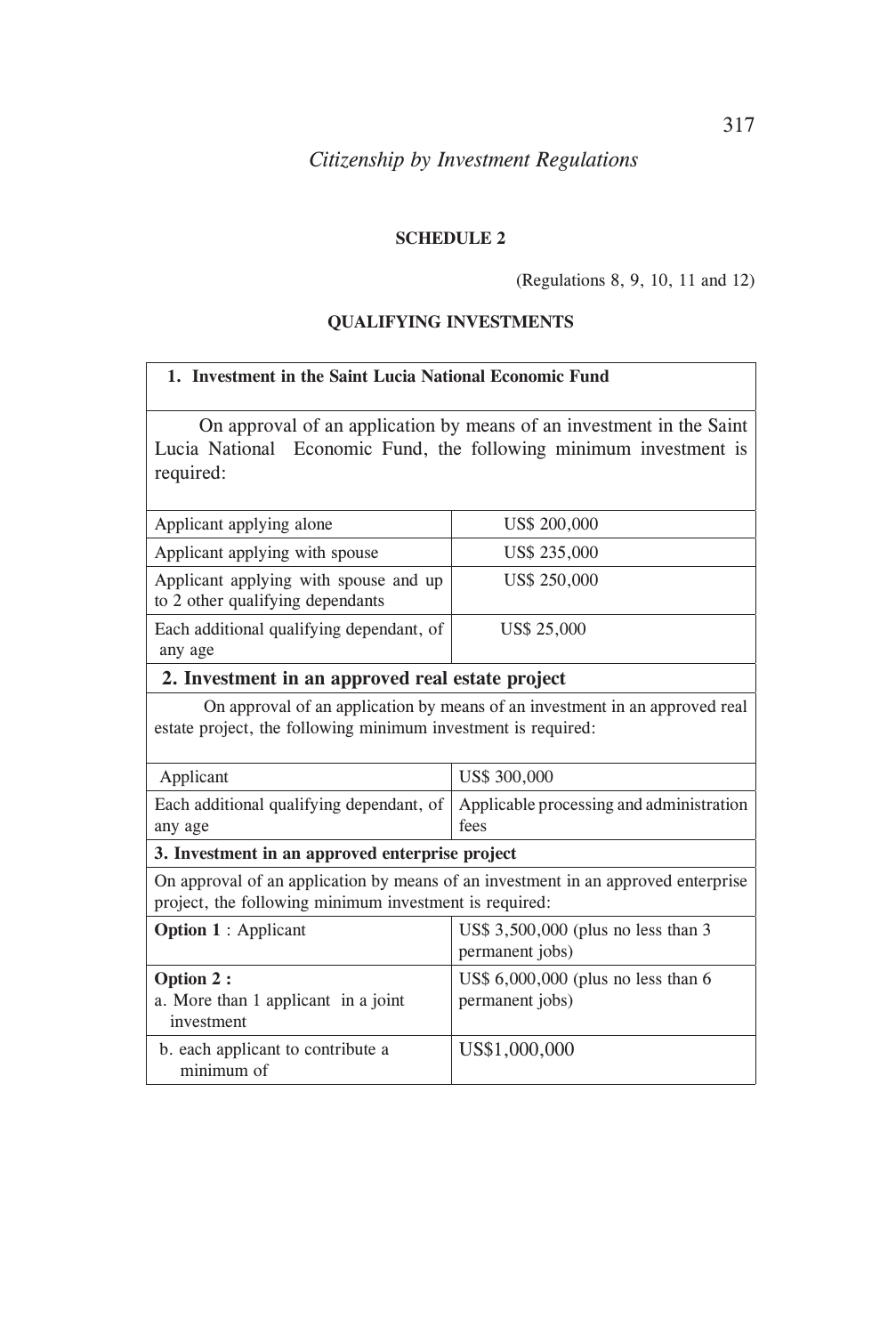| Each additional<br>qualifying<br>dependant, of any age                                                                       | Applicable processing and administration<br>fees |  |
|------------------------------------------------------------------------------------------------------------------------------|--------------------------------------------------|--|
| 4. Investment by purchase of non interest bearing Government<br><b>bonds</b> (5 years holding bond)                          |                                                  |  |
| On approval of an application by means of an investment in<br>Government bonds the following minimum investment is required: |                                                  |  |
| Applicant applying alone                                                                                                     | US\$ 500,000                                     |  |
| Applicant applying with spouse                                                                                               | US \$535,000                                     |  |
| Applicant applying with spouse and<br>up to 2 other qualifying dependants                                                    | US\$ 550,000                                     |  |
| Each additional qualifying dependant                                                                                         | <b>US\$ 25,000</b>                               |  |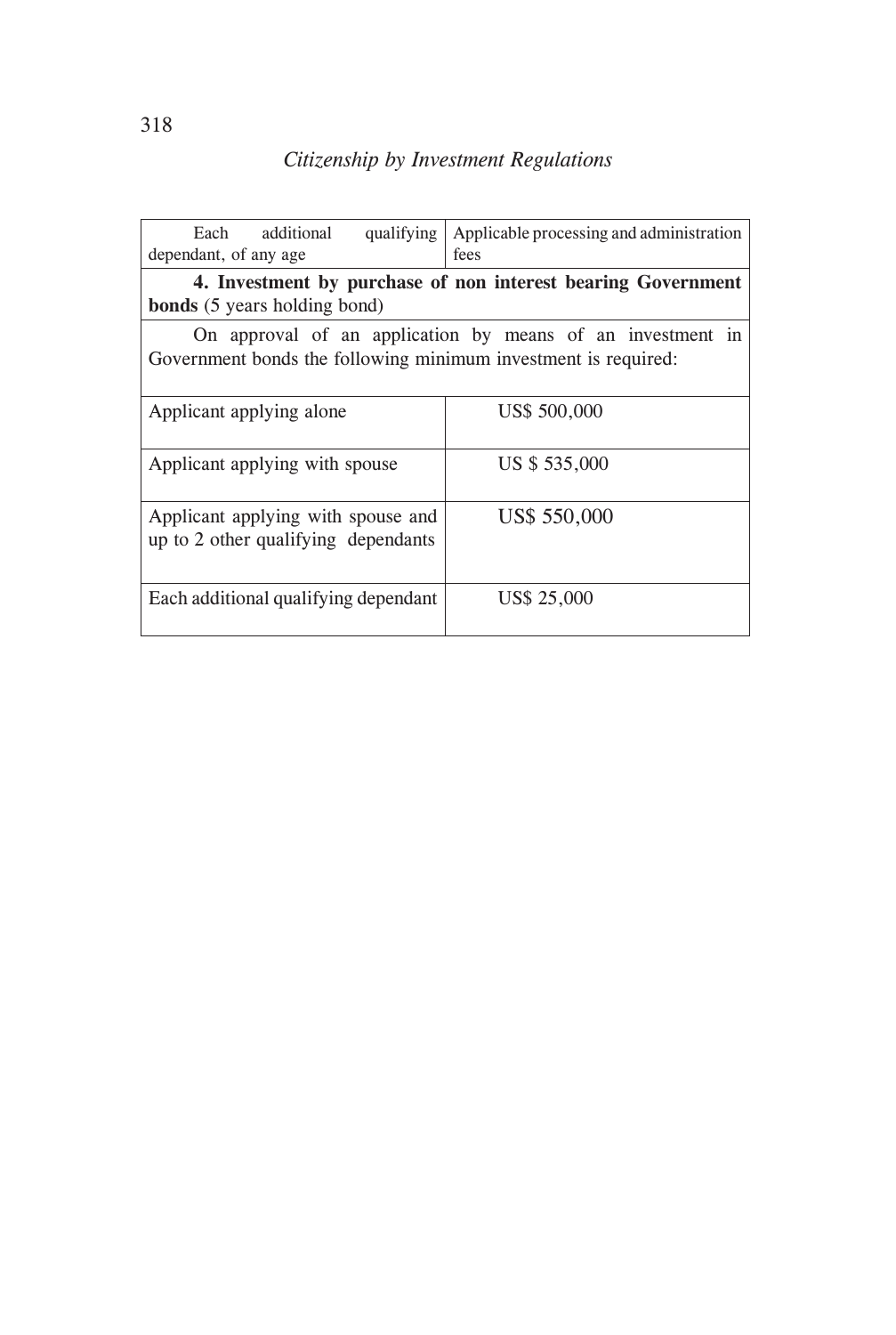# **SCHEDULE 3**

(Regulations 2 and 10)

### **REAL ESTATE PROJECTS**

- 1. High-end branded hotels and resorts
- 2. High-end boutique properties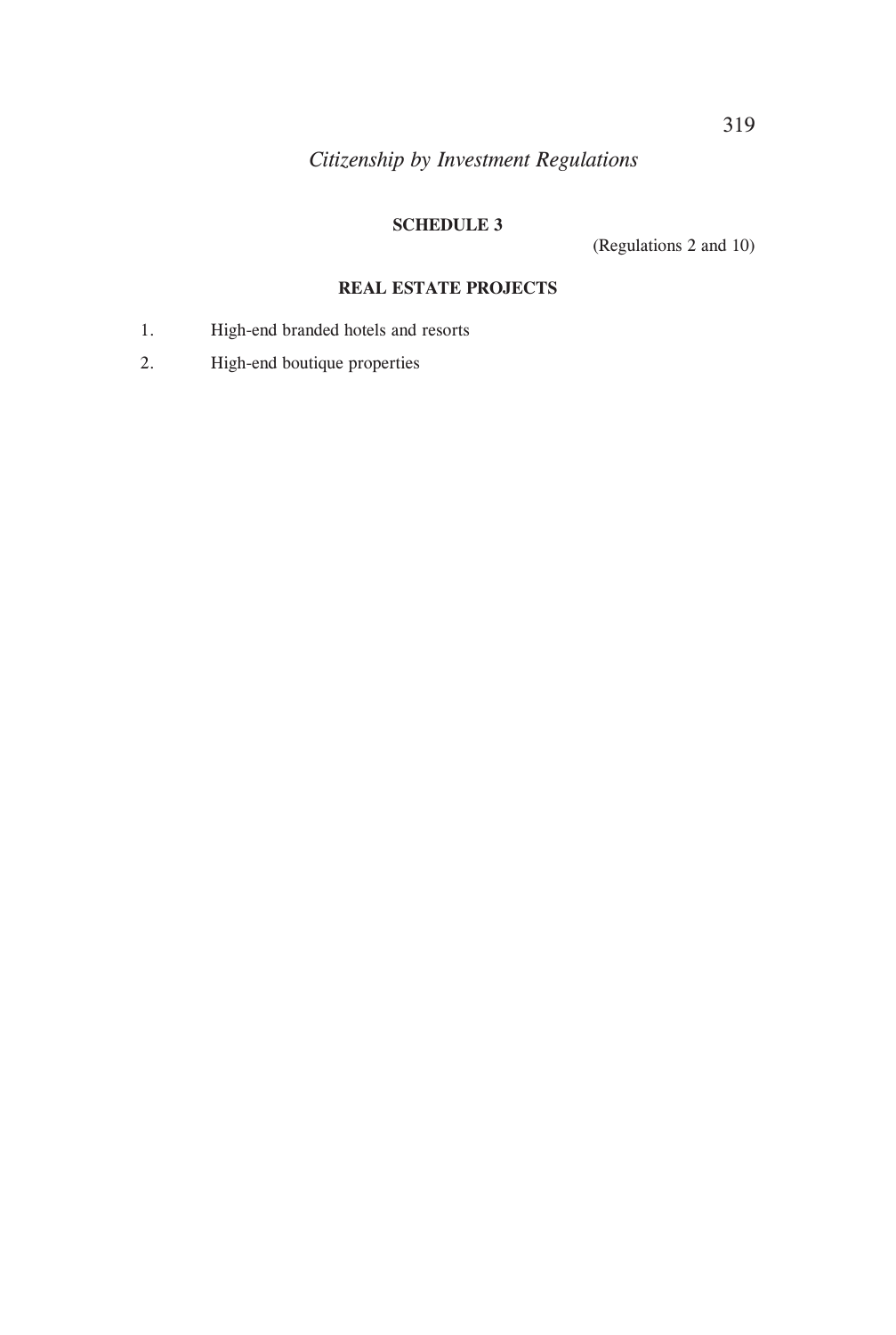# **SCHEDULE 4**

(Regulations 2 and 11)

### **ENTERPRISE PROJECTS**

- 1. Specialty Restaurants
- 2. Cruise ports and marinas
- 3. Agro-processing plants
- 4. Pharmaceutical products
- 5. Ports, bridges, roads and highways
- 6. Research institutions and facilities
- 7. Offshore universities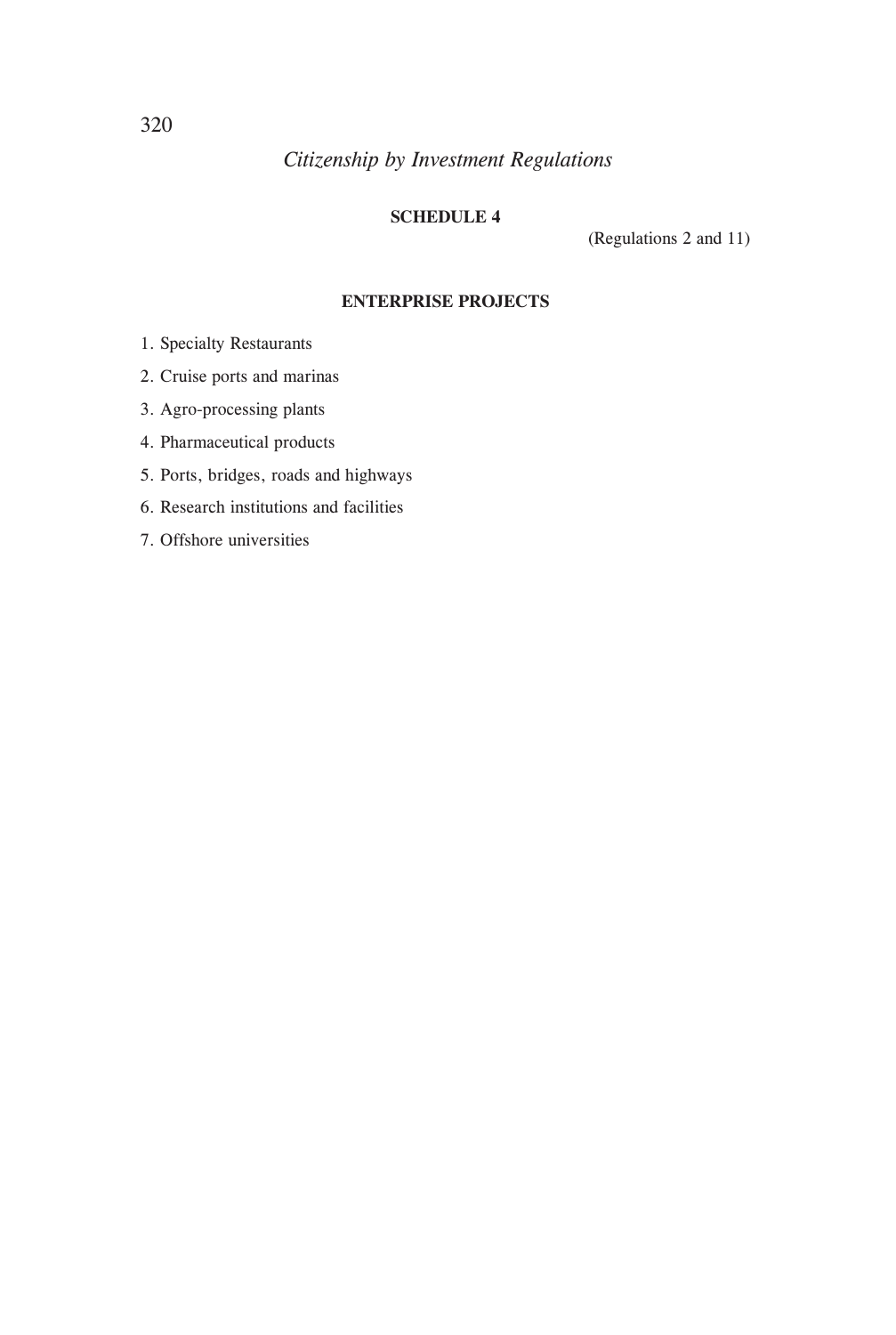### **SCHEDULE 5**

### (Regulation 14)

### **FORMS**

FORM 1

### **CITIZENSHIP BY INVESTMENT IN SAINT LUCIA APPLICATION FOR AUTHORISED AGENT LICENCE (TO BE COMPLETED IN DUPLICATE)**

- 1. Name of applicant: …….........………………………………………...................
- 2. Address, telephone and facsimile number in Saint Lucia of the principal place of business of the authorised agent and, in the case of a company, its registered office:

- 3. If the authorised agent is a company or partnership, the names, addresses, telephone and facsimile numbers, and professional profile of all directors or partners and their nationalities (complete Attachment 1a for each director or partner).
- 4. If the authorised agent is a company, the names, addresses, telephone and facsimile numbers, and professional profiles of all shareholders and their nationalities (complete Attachment 2a for each shareholder).
- 5. If the authorised agent is a company or partnership, the names, addresses, telephone and facsimile numbers of all officers, managers, partnership including sub-agents, promoters, media outlets or other persons acting on behalf of or in conjunction with the authorized agent (complete Attachment 3a for each officer).
- 6. Attach a description of any material contractual arrangements with such persons, and a written agreement by which such persons and their employees agree to be bound by the provisions of the Act and to submit to the jurisdiction of the High Court of Saint Lucia for purposes of enforcement of the agreement.
- 7. If the authorised agent is a company or partnership:
	- (a) The name, address, telephone and facsimile number of one of its officers or partners who is the authorised agent resident in Saint Lucia to accept on behalf of the applicant service of process and any notices required to be served on it: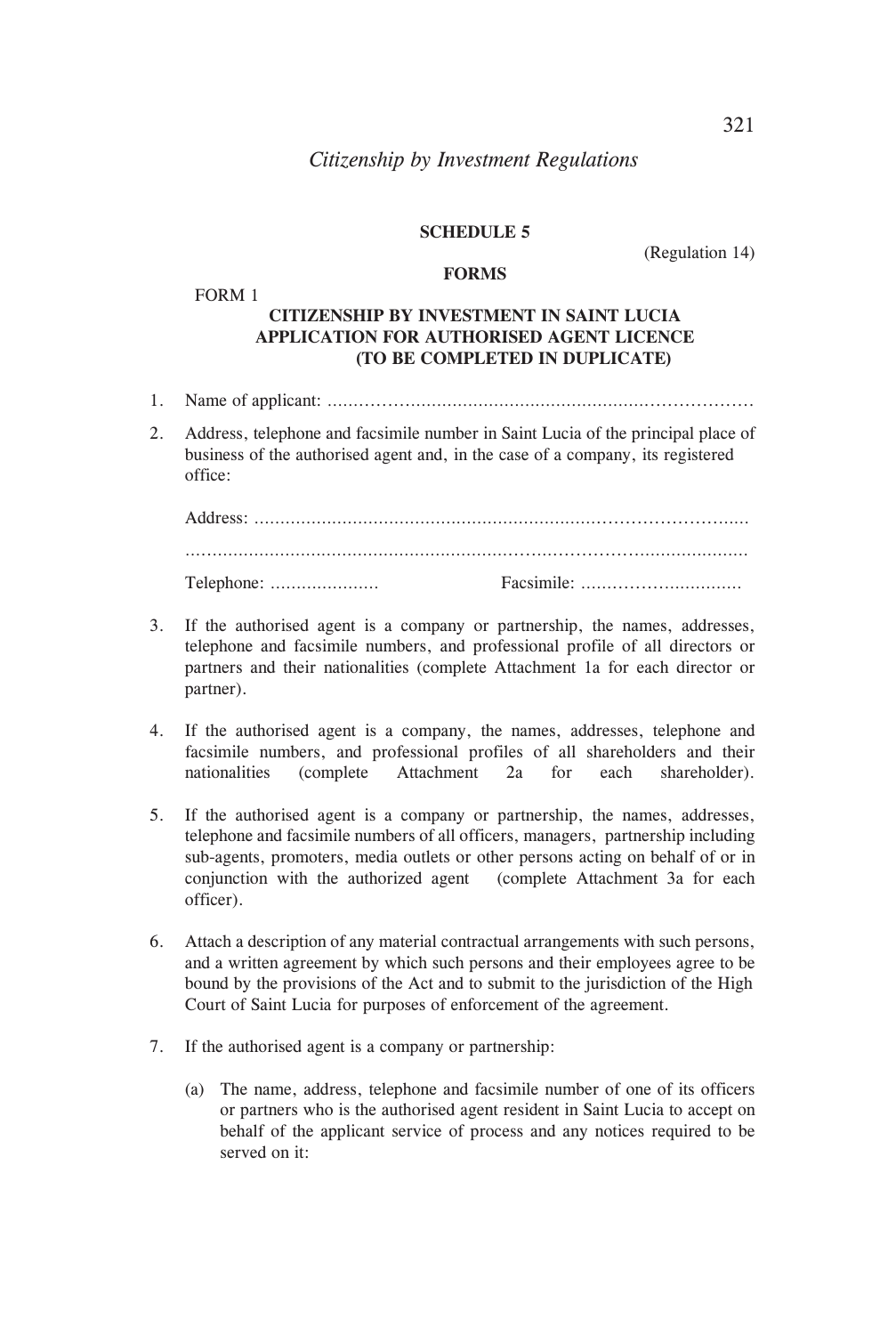|    | and                                                                                                                                                                                                                                                                                                                                         |  |
|----|---------------------------------------------------------------------------------------------------------------------------------------------------------------------------------------------------------------------------------------------------------------------------------------------------------------------------------------------|--|
|    | the name, address, telephone and facsimile number of another of<br>(b)<br>its officers or partners who, in the absence or inability to act of the<br>officer named in subparagraph (a), is the authorised agent resident<br>in Saint Lucia of the applicant for the purposes of subparagraph (a).                                           |  |
|    |                                                                                                                                                                                                                                                                                                                                             |  |
|    |                                                                                                                                                                                                                                                                                                                                             |  |
|    |                                                                                                                                                                                                                                                                                                                                             |  |
|    |                                                                                                                                                                                                                                                                                                                                             |  |
| 8. | If the authorised agent is a company attach a copy of the Certificate of<br>Incorporation or Memorandum or articles of incorporation or articles of<br>continuation or bye-laws of the company under the Companies Act in Saint<br>Lucia or another jurisdiction, verified by an affidavit sworn by a director or<br>officer and notarised. |  |
| 9. | If the applicant is a natural person, a professional profile of the applicant<br>(complete Attachment 4a).                                                                                                                                                                                                                                  |  |
|    | 10. Names, addresses, telephone and facsimile numbers of the attorney-at-law,<br>if any, of the authorised agent:                                                                                                                                                                                                                           |  |
|    |                                                                                                                                                                                                                                                                                                                                             |  |
|    |                                                                                                                                                                                                                                                                                                                                             |  |
|    |                                                                                                                                                                                                                                                                                                                                             |  |
|    |                                                                                                                                                                                                                                                                                                                                             |  |
|    | Attach a letter from the attorney-at-law confirming that they act for the<br>authorised agent.                                                                                                                                                                                                                                              |  |

11. Names, addresses, telephone and facsimile numbers of the chartered accountants of the authorised agent.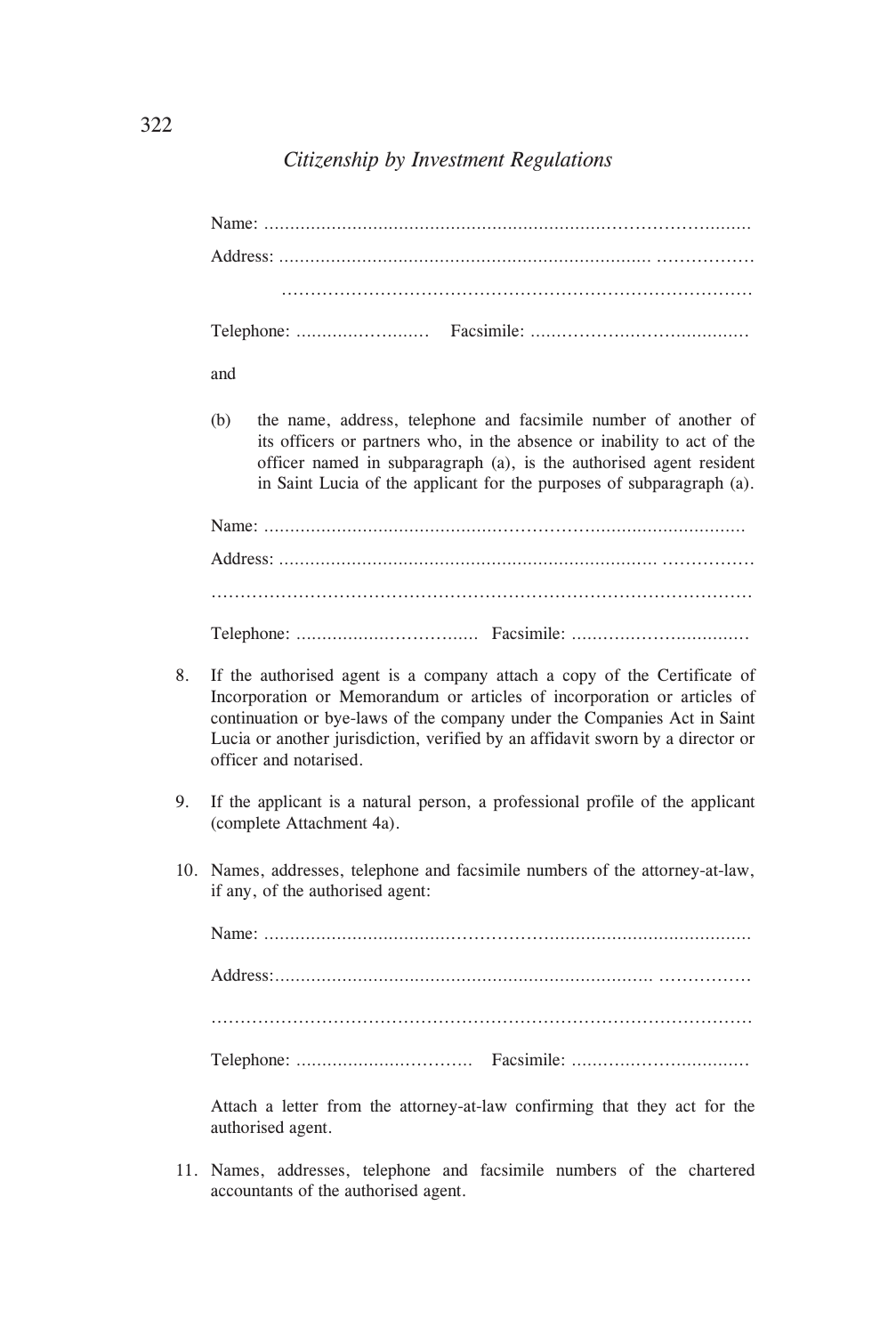Attach a letter from the chartered accountants confirming that they act for the authorised agent.

- 12. Attach evidence in writing that the applicant in their personal capacity or some person or company directly or indirectly connected with the authorised agent is possessed of practical experience as an authorised agent for Citizenship by Investment Programmes. Such evidence may include a curriculum vitae, letters of past employment, or other pertinent materials.
- 13. Attach written references, such as, but not limited to, police certificates, demonstrating that neither the authorised agent, nor, in the case of a company, any director or officer of the authorised agent has a criminal record either in Saint Lucia or elsewhere.
- 14. Attach a statement of authorised agent's assets and liabilities at the end of the month prior to the submission of the application certified by a director or senior officer of the applicant.
- 15. Attach details of the names of all subsidiary companies of the authorised agent with addresses of their registered offices, and a statement of capital of any other company held, directly or through a subsidiary, as an asset of the authorised agent.
- 16. Attach 2 references, including one from a bank or trust company.
- 17. Where the authorised agent holds, or intends to hold, one or more other licences or authorisations to conduct business or professions other than the business of Citizenship by Investment, attach details of such other licences, businesses or professions.
- 18. The undersigned hereby affirms that the information contained in this application is true and accurate as of the date shown below and the undersigned is authorised to execute this application.

This ……………………………. day of …………..................………………..

| <b>APPLICANT</b> |
|------------------|
|                  |
|                  |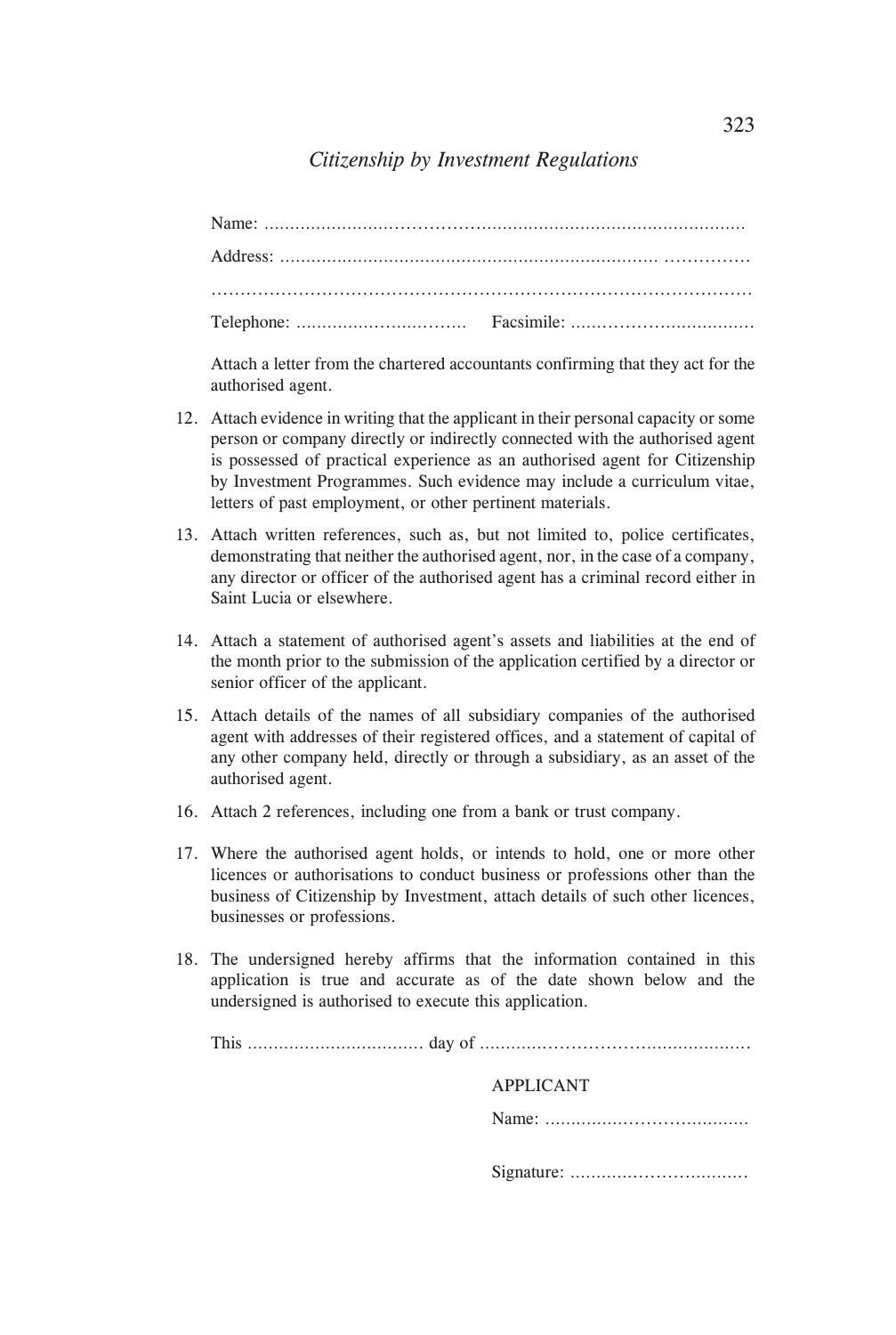# **FORM 2**

### **CITIZENSHIP BY INVESTMENT IN SAINT LUCIA**

**Attachment 1a**

# **Profile of Directors or Partners**

| Education and academic qualifications obtained (type/institution/year):            |  |  |
|------------------------------------------------------------------------------------|--|--|
|                                                                                    |  |  |
|                                                                                    |  |  |
|                                                                                    |  |  |
|                                                                                    |  |  |
|                                                                                    |  |  |
|                                                                                    |  |  |
|                                                                                    |  |  |
|                                                                                    |  |  |
|                                                                                    |  |  |
|                                                                                    |  |  |
| Names and address of references: (attach reference letters and Police Certificates |  |  |
| of Character)                                                                      |  |  |
|                                                                                    |  |  |
|                                                                                    |  |  |
|                                                                                    |  |  |
|                                                                                    |  |  |
| Name and address of bankers: (attach reference letters)                            |  |  |
|                                                                                    |  |  |
|                                                                                    |  |  |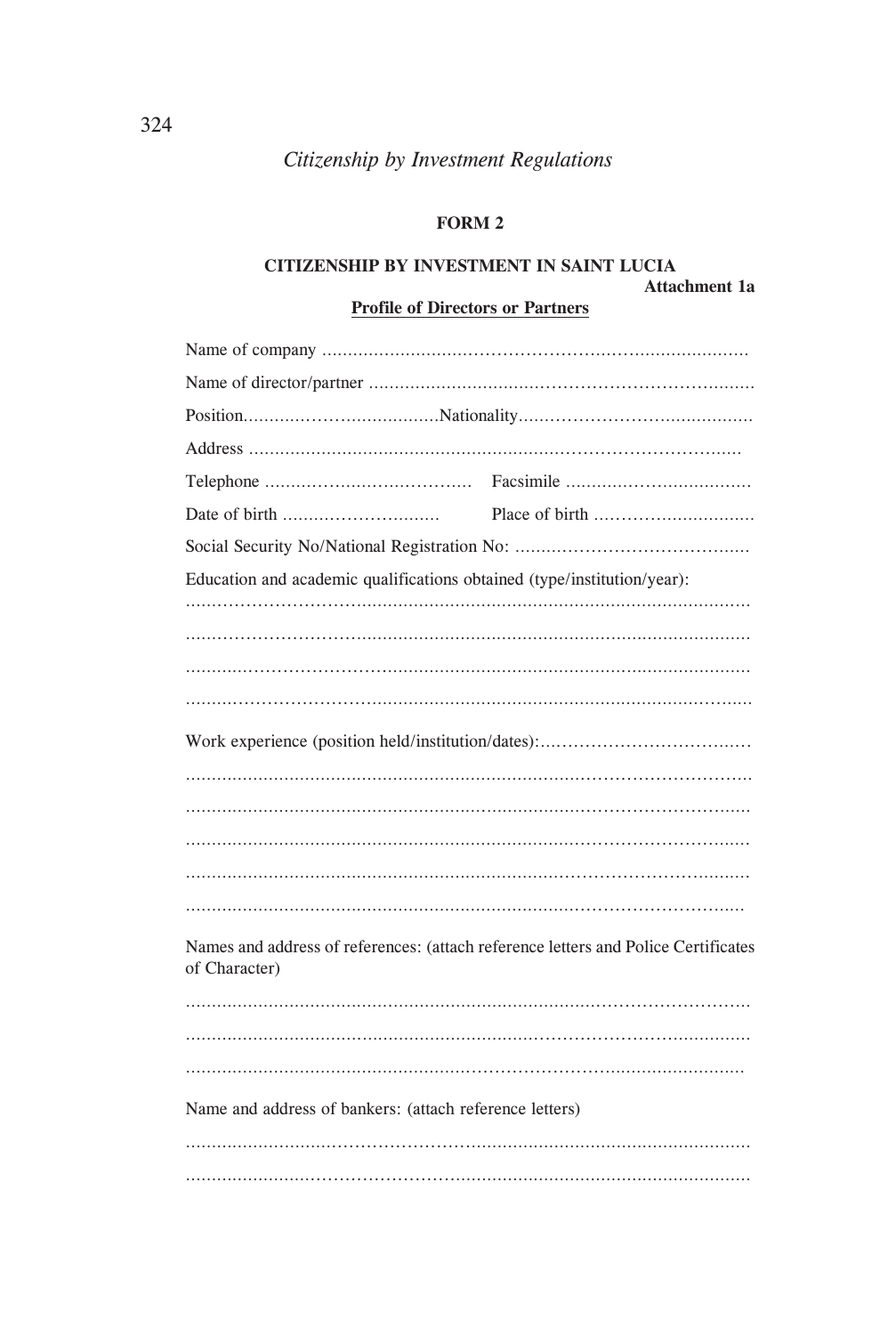# **FORM 3**

### **CITIZENSHIP BY INVESTMENT IN SAINT LUCIA**

# **Attachment 2a**

# **Profile of Shareholders (if applicant is a Company)**

| shares held):                                                                                                                                 | Number and place of incorporation of other major interests (indicate number of |  |  |
|-----------------------------------------------------------------------------------------------------------------------------------------------|--------------------------------------------------------------------------------|--|--|
|                                                                                                                                               |                                                                                |  |  |
|                                                                                                                                               |                                                                                |  |  |
|                                                                                                                                               |                                                                                |  |  |
|                                                                                                                                               |                                                                                |  |  |
|                                                                                                                                               |                                                                                |  |  |
| Names, addresses, telephone and facsimile number of at least 2 references:<br>(attach reference letters and Police Certificates of Character) |                                                                                |  |  |
|                                                                                                                                               |                                                                                |  |  |
|                                                                                                                                               |                                                                                |  |  |
|                                                                                                                                               |                                                                                |  |  |
|                                                                                                                                               |                                                                                |  |  |
| Name and address of bankers: (attach reference letters)                                                                                       |                                                                                |  |  |
|                                                                                                                                               |                                                                                |  |  |
|                                                                                                                                               |                                                                                |  |  |
|                                                                                                                                               |                                                                                |  |  |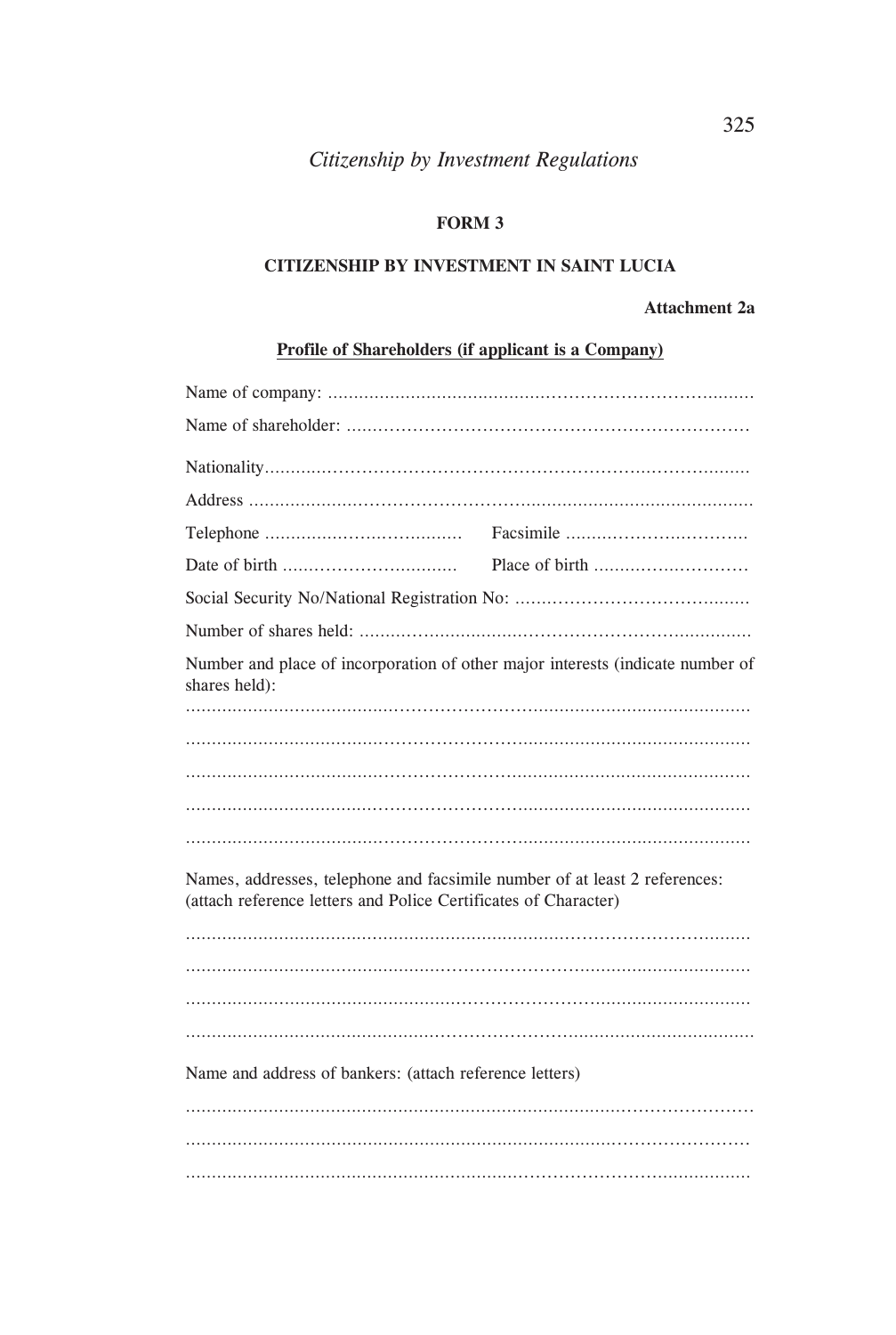# FORM 4

# CITIZENSHIP BY INVESTMENT IN SAINT LUCIA

#### Attachment 3a

| Place of birth                                                                     |  |
|------------------------------------------------------------------------------------|--|
|                                                                                    |  |
| Education and academic qualifications obtained (type/institution/year):            |  |
|                                                                                    |  |
|                                                                                    |  |
|                                                                                    |  |
|                                                                                    |  |
|                                                                                    |  |
| Work experience (position held/institution/dates)                                  |  |
|                                                                                    |  |
|                                                                                    |  |
|                                                                                    |  |
|                                                                                    |  |
| Names and address of references: (attach reference letters and Police Certificates |  |
| of Character)                                                                      |  |
|                                                                                    |  |
|                                                                                    |  |
|                                                                                    |  |
| Name and address of bankers: (attach reference letters)                            |  |
|                                                                                    |  |
|                                                                                    |  |

Profile of Sub-agent. Promoter or Manager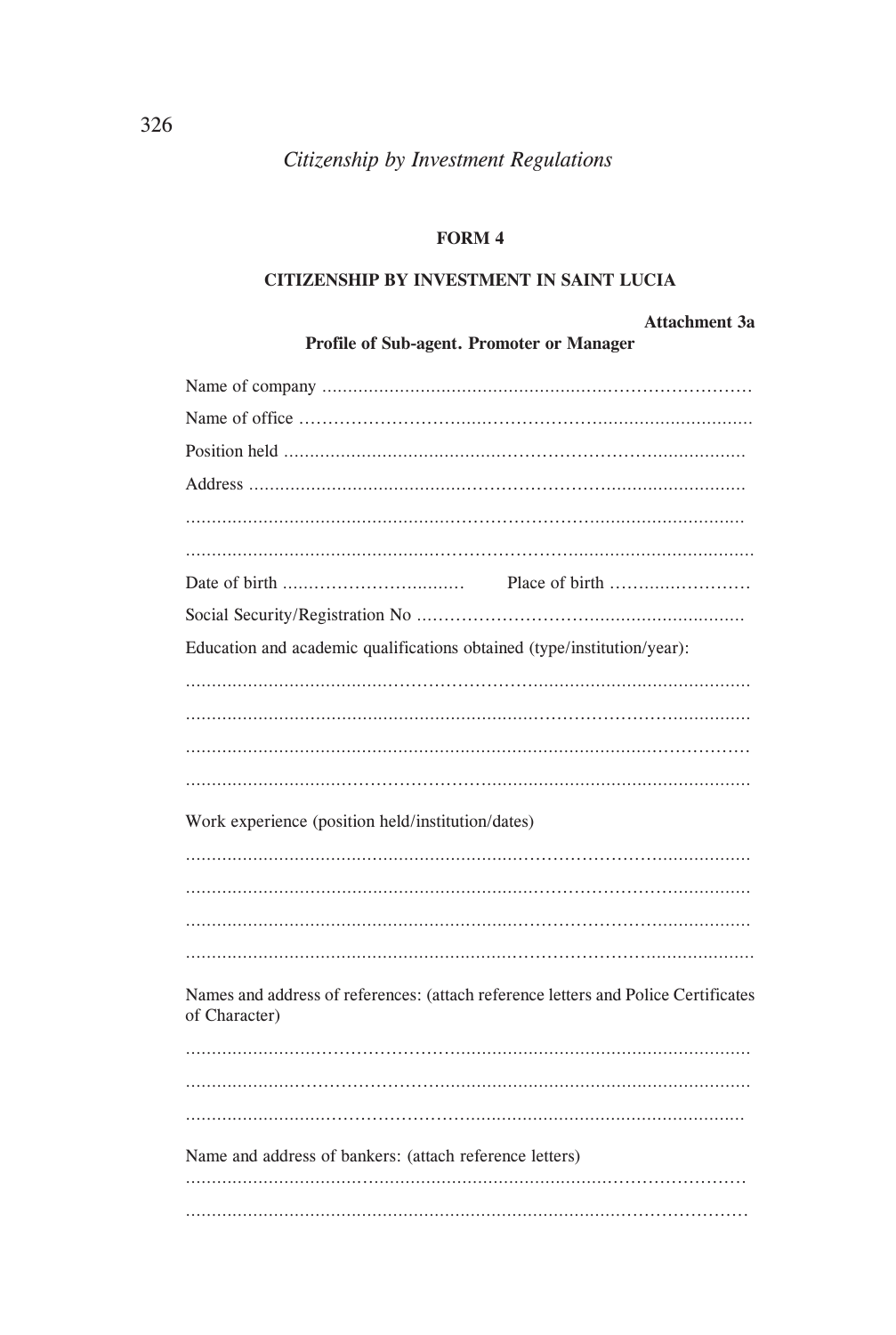# **FORM 5**

### **CITIZENSHIP BY INVESTMENT IN SAINT LUCIA**

# **Attachment 4a**

| Profile (If applicant is a natural person)                                                          |  |  |
|-----------------------------------------------------------------------------------------------------|--|--|
|                                                                                                     |  |  |
|                                                                                                     |  |  |
|                                                                                                     |  |  |
|                                                                                                     |  |  |
|                                                                                                     |  |  |
|                                                                                                     |  |  |
|                                                                                                     |  |  |
| Education and academic qualifications obtained (type/institution/year):                             |  |  |
|                                                                                                     |  |  |
|                                                                                                     |  |  |
|                                                                                                     |  |  |
|                                                                                                     |  |  |
| Work experience (position held/institution/dates)                                                   |  |  |
|                                                                                                     |  |  |
|                                                                                                     |  |  |
|                                                                                                     |  |  |
|                                                                                                     |  |  |
| Names and address of references: (attach reference letters and Police Certificates<br>of Character) |  |  |
|                                                                                                     |  |  |
|                                                                                                     |  |  |
|                                                                                                     |  |  |
| Name and address of bankers: (attach reference letters)                                             |  |  |
|                                                                                                     |  |  |
|                                                                                                     |  |  |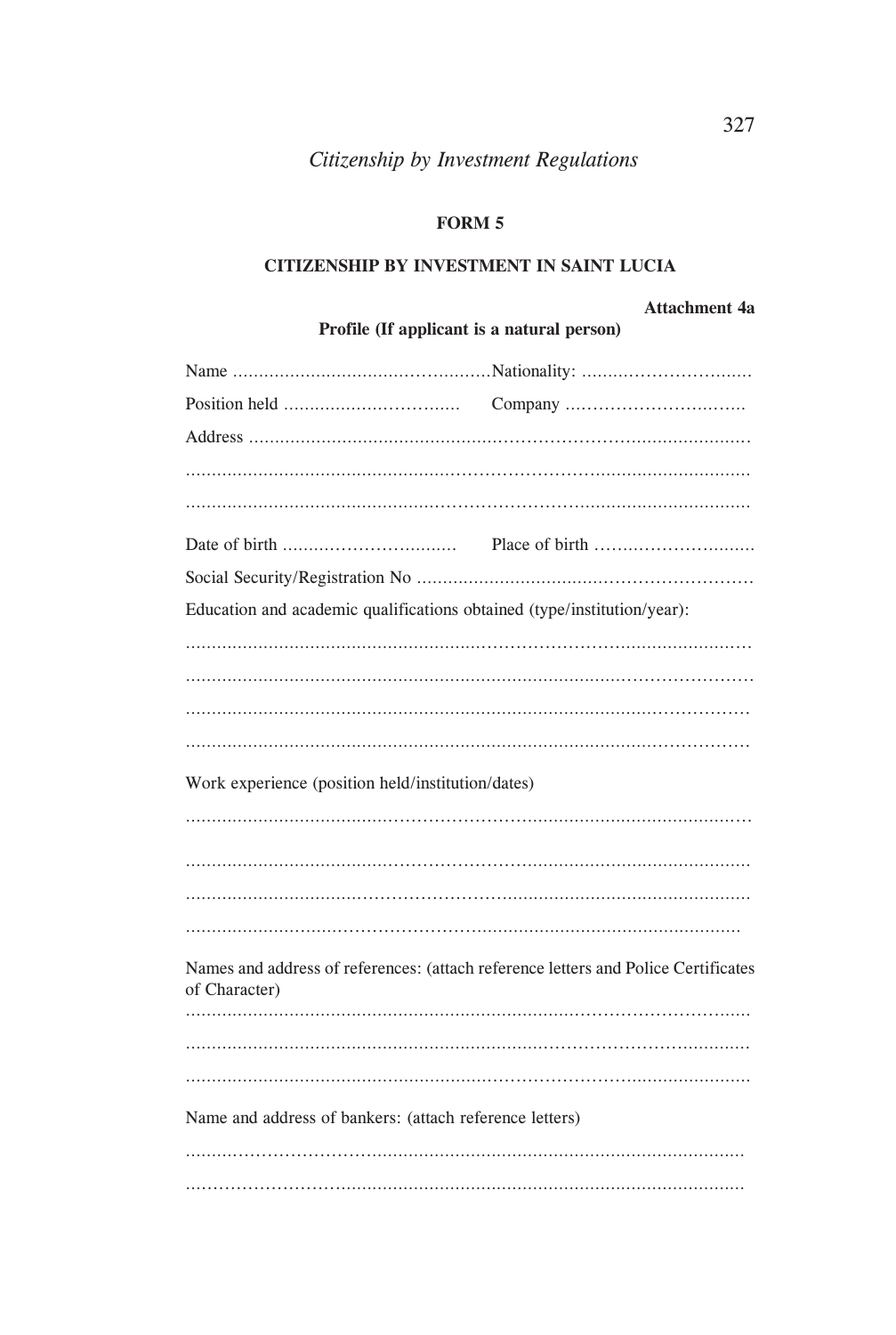### **FORM 6**

### **CITIZENSHIP BY INVESTMENT IN SAINT LUCIA**

### **APPLICATION FOR RENEWAL OF LICENCE AUTHORISED AGENT**

*(Citizenship by Investment Act: Section 31)*

#### **(TO BE COMPLETED IN DUPLICATE)**

1. Name of licensee: .............................................................

 □ Authorised agent Licence number: ...................

2. Address, telephone and facsimile number in Saint Lucia of the principal place of business of the licensee and, in the case of a company, its registered office:

3. State, or attach a description of, any material changes from the information provided on the licensee's application for authorised agent licence, or last application for authorised agent licence:

......................................................................................... ......................................................................................... ......................................................................................... ......................................................................................... .........................................................................................

 The undersigned affirms that the information contained in this application for renewal is true and accurate as of the date shown below and the undersigned is authorised to execute this application for renewal on behalf of the licensee.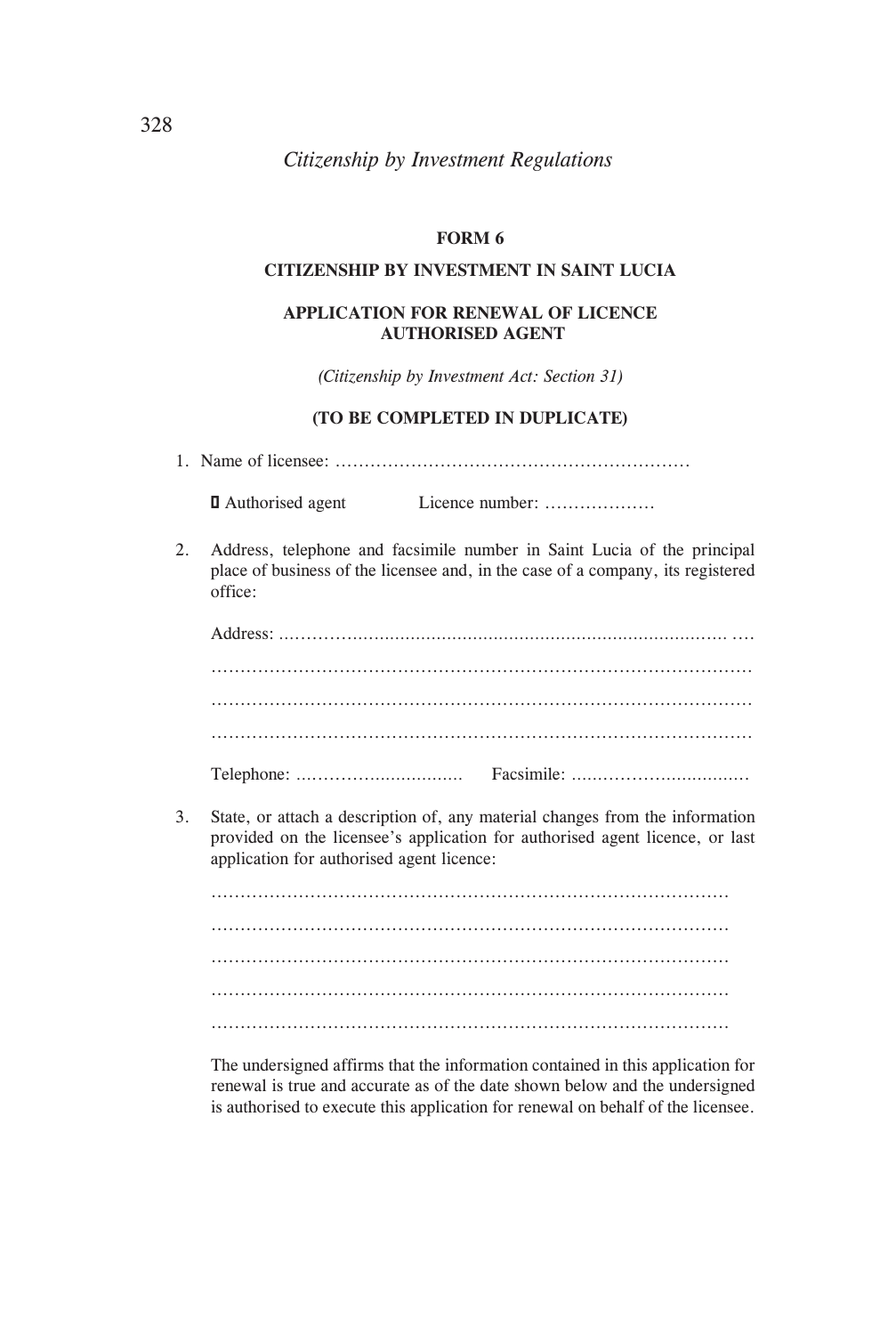| 4. FEES $\cdot$ | <b>TISS</b> |
|-----------------|-------------|
|                 |             |
|                 |             |
|                 |             |

**LICENSEE**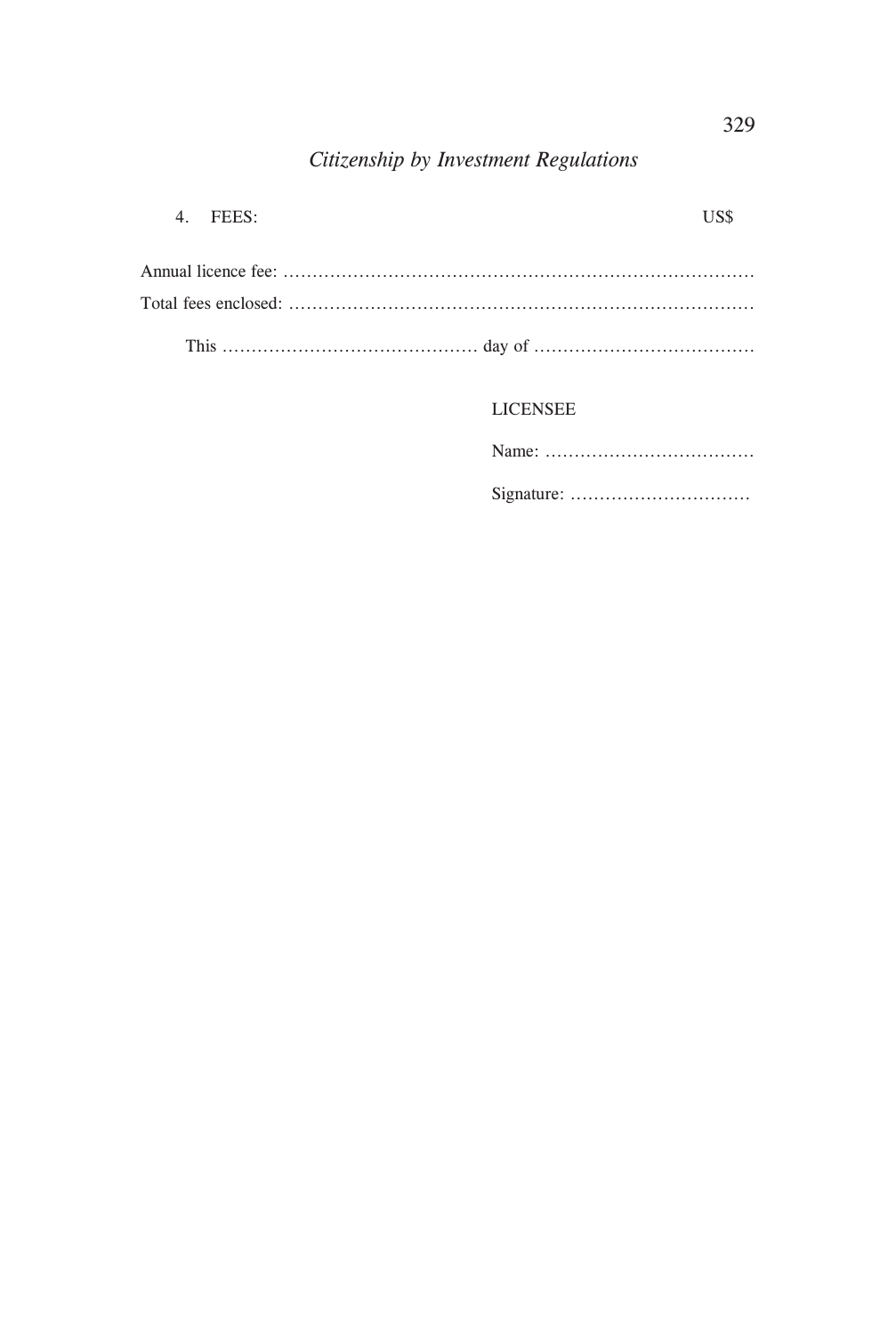# **FORM 7**

### **CITIZENSHIP BY INVESTMENT IN SAINT LUCIA**

### **AUTHORISED AGENT**

(Citizenship by Investment Act: Section 31)

I hereby certify that

 $\mathcal{L}_\text{max} = \mathcal{L}_\text{max} = \mathcal{L}_\text{max} = \mathcal{L}_\text{max} = \mathcal{L}_\text{max} = \mathcal{L}_\text{max} = \mathcal{L}_\text{max} = \mathcal{L}_\text{max} = \mathcal{L}_\text{max} = \mathcal{L}_\text{max} = \mathcal{L}_\text{max} = \mathcal{L}_\text{max} = \mathcal{L}_\text{max} = \mathcal{L}_\text{max} = \mathcal{L}_\text{max} = \mathcal{L}_\text{max} = \mathcal{L}_\text{max} = \mathcal{L}_\text{max} = \mathcal{$ **(Name of licensee)**

has this day

#### **(Date of grant of licence)**

 $\mathcal{L}_\text{max} = \mathcal{L}_\text{max} = \mathcal{L}_\text{max} = \mathcal{L}_\text{max} = \mathcal{L}_\text{max} = \mathcal{L}_\text{max} = \mathcal{L}_\text{max} = \mathcal{L}_\text{max} = \mathcal{L}_\text{max} = \mathcal{L}_\text{max} = \mathcal{L}_\text{max} = \mathcal{L}_\text{max} = \mathcal{L}_\text{max} = \mathcal{L}_\text{max} = \mathcal{L}_\text{max} = \mathcal{L}_\text{max} = \mathcal{L}_\text{max} = \mathcal{L}_\text{max} = \mathcal{$ 

been registered and duly licensed as a

### **Authorised Agent**  $\mathcal{L}_\text{max}$  and the set of the set of the set of the set of the set of the set of the set of the set of the set of

under the Citizenship by Investment Act, No. 14 of 2015 in the State of Saint Lucia.

> …………………………….................………………….. Minister to whom citizenship by investment is assigned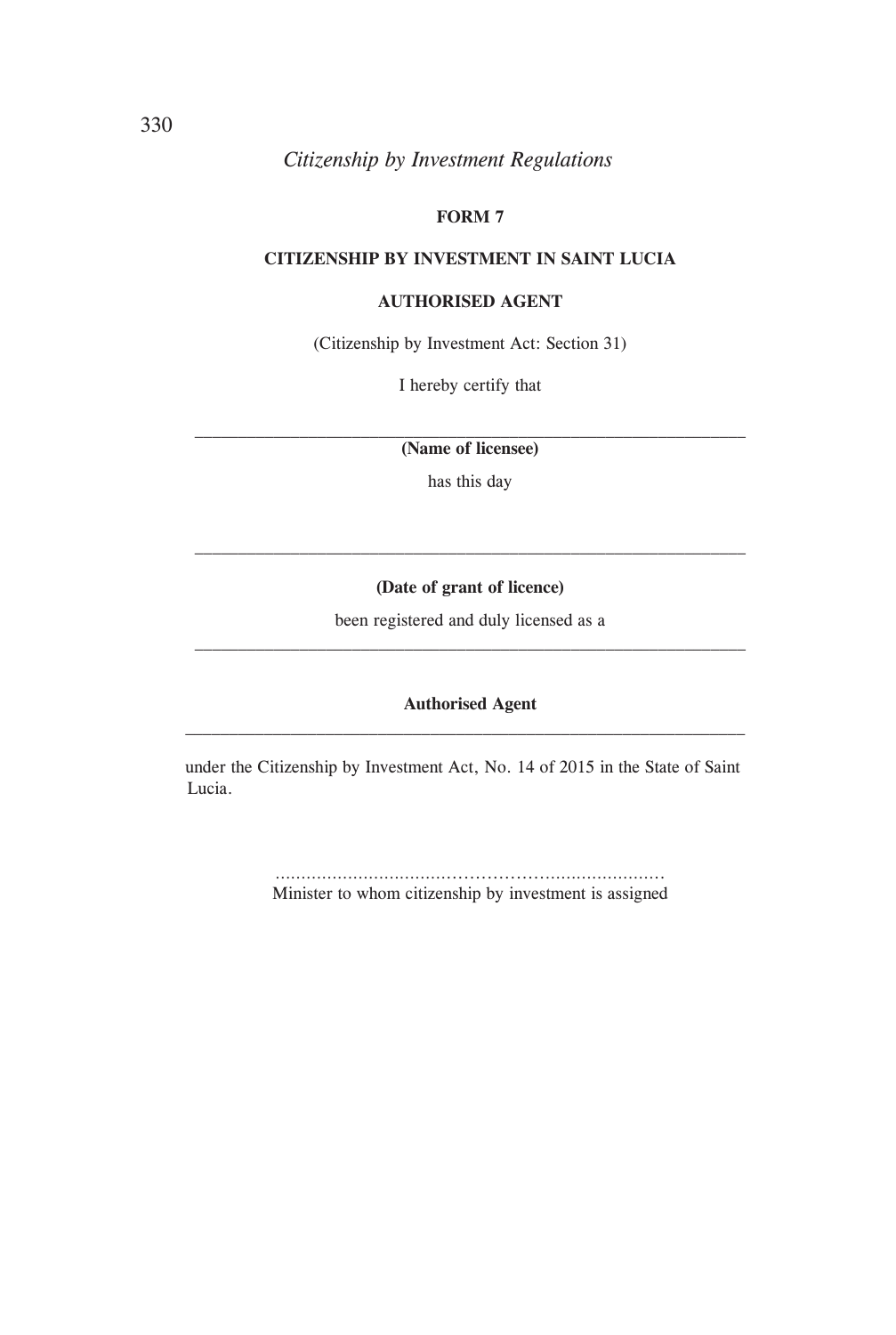# **FORM 8**

### **CITIZENSHIP BY INVESTMENT IN SAINT LUCIA**

### **PROMOTER**

(Citizenship by Investment Act: Section 31)

I hereby certify that

**(Name of licensee)**

 $\mathcal{L}_\text{max} = \mathcal{L}_\text{max} = \mathcal{L}_\text{max} = \mathcal{L}_\text{max} = \mathcal{L}_\text{max} = \mathcal{L}_\text{max} = \mathcal{L}_\text{max} = \mathcal{L}_\text{max} = \mathcal{L}_\text{max} = \mathcal{L}_\text{max} = \mathcal{L}_\text{max} = \mathcal{L}_\text{max} = \mathcal{L}_\text{max} = \mathcal{L}_\text{max} = \mathcal{L}_\text{max} = \mathcal{L}_\text{max} = \mathcal{L}_\text{max} = \mathcal{L}_\text{max} = \mathcal{$ 

has this day

### **(Date of grant of licence)**

been registered and duly licensed as a

#### **Promoter**

under the Citizenship by Investment Act, No. 14 of 2015 in the State of Saint Lucia.

> ……………………………………………………… Minister to whom citizenship by investment is assigne